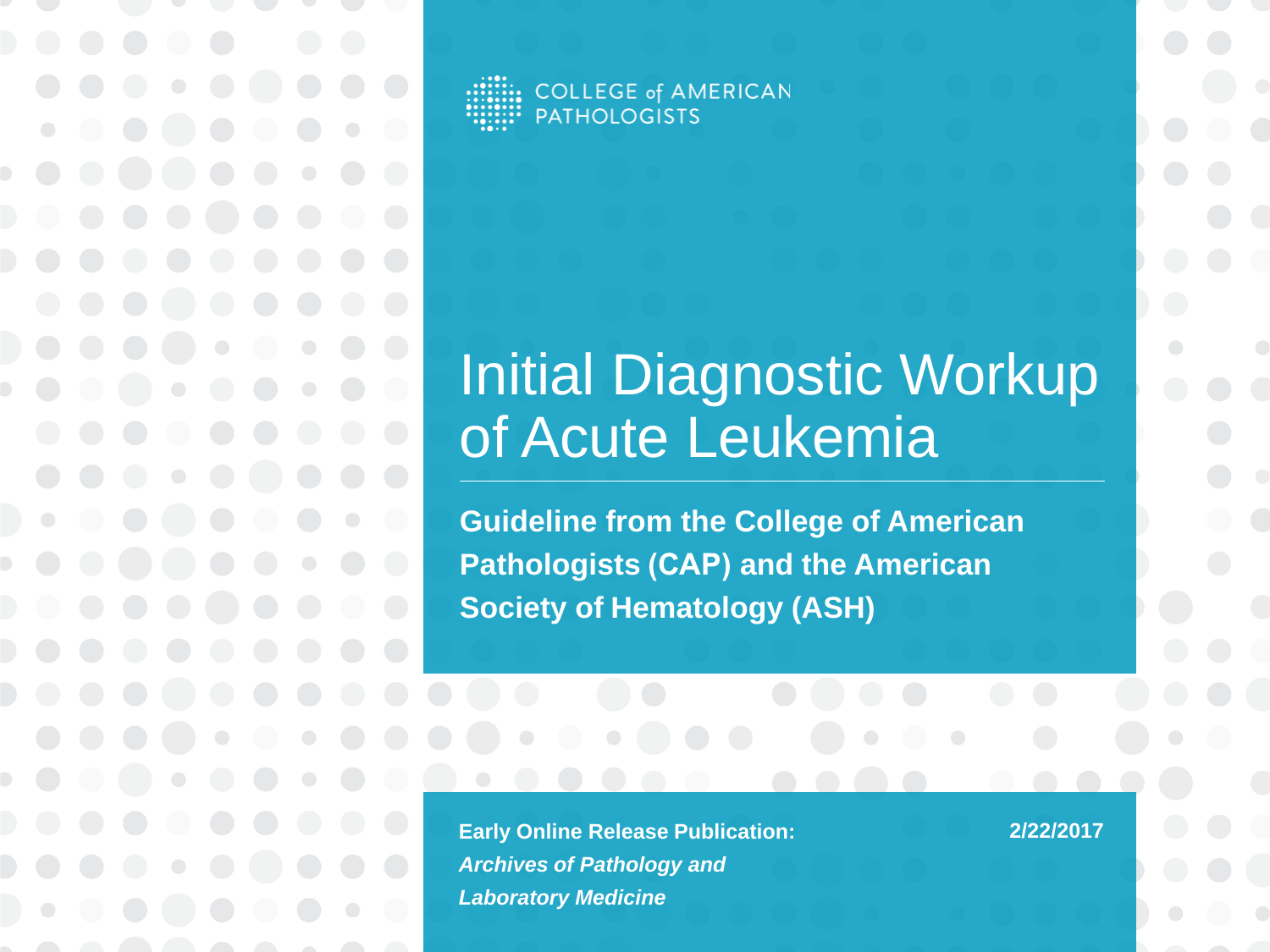**Background** 

#### **The diagnosis and prognostic determination of acute leukemia currently incorporate**

- **Clinical information**
- **Morphology**
- **Immunophenotyping**
- **Cytogenetics**
- **Molecular genetics**

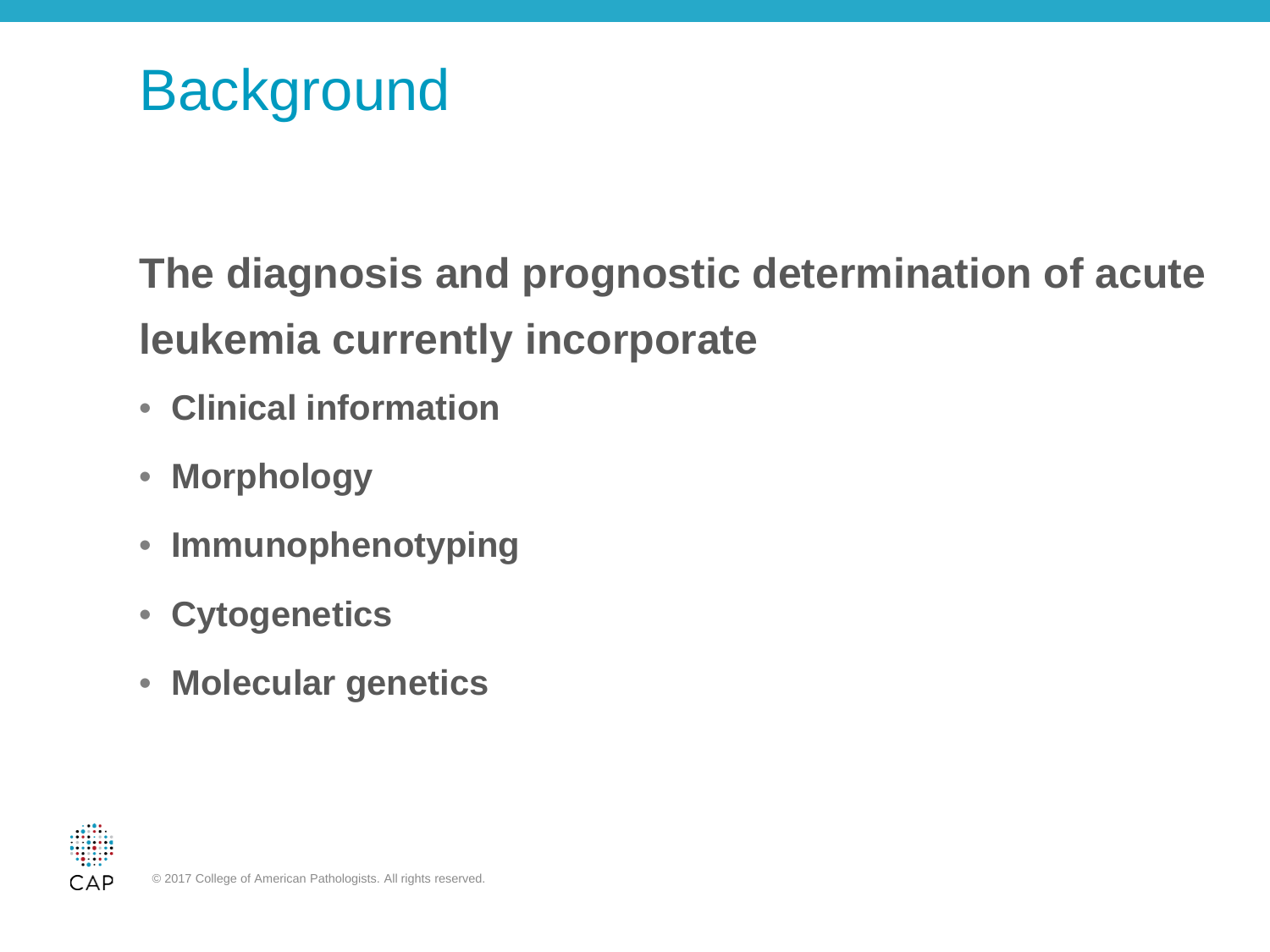# Background continued

#### **Why have guidelines for the work-up of acute leukemia?**

**Clinical practice guidelines have the potential to:**

- **Standardize care across all settings**
- **Reduce duplication of testing**
- **Support the use of specific tests**
- **Improve patient care and outcomes**

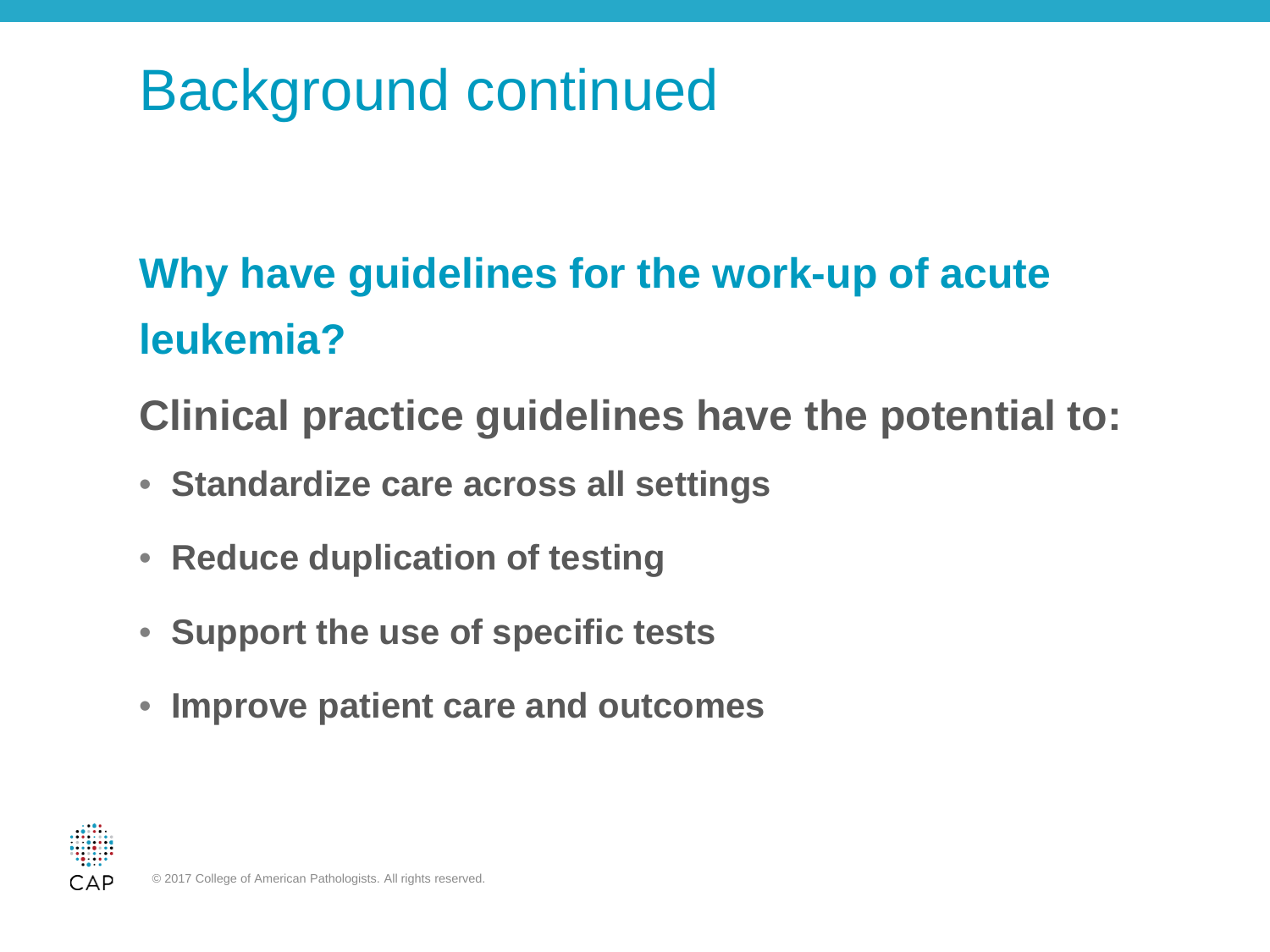#### **Introduction**

• **The College of American Pathologists (CAP) and the American Society for Hematology (ASH) formed an expert panel to review the relevant literature and to establish a guideline for appropriate laboratory testing as well as for the clinical information necessary for the initial diagnosis of acute leukemia, including AML, ALL, and acute leukemias of ambiguous lineage.**

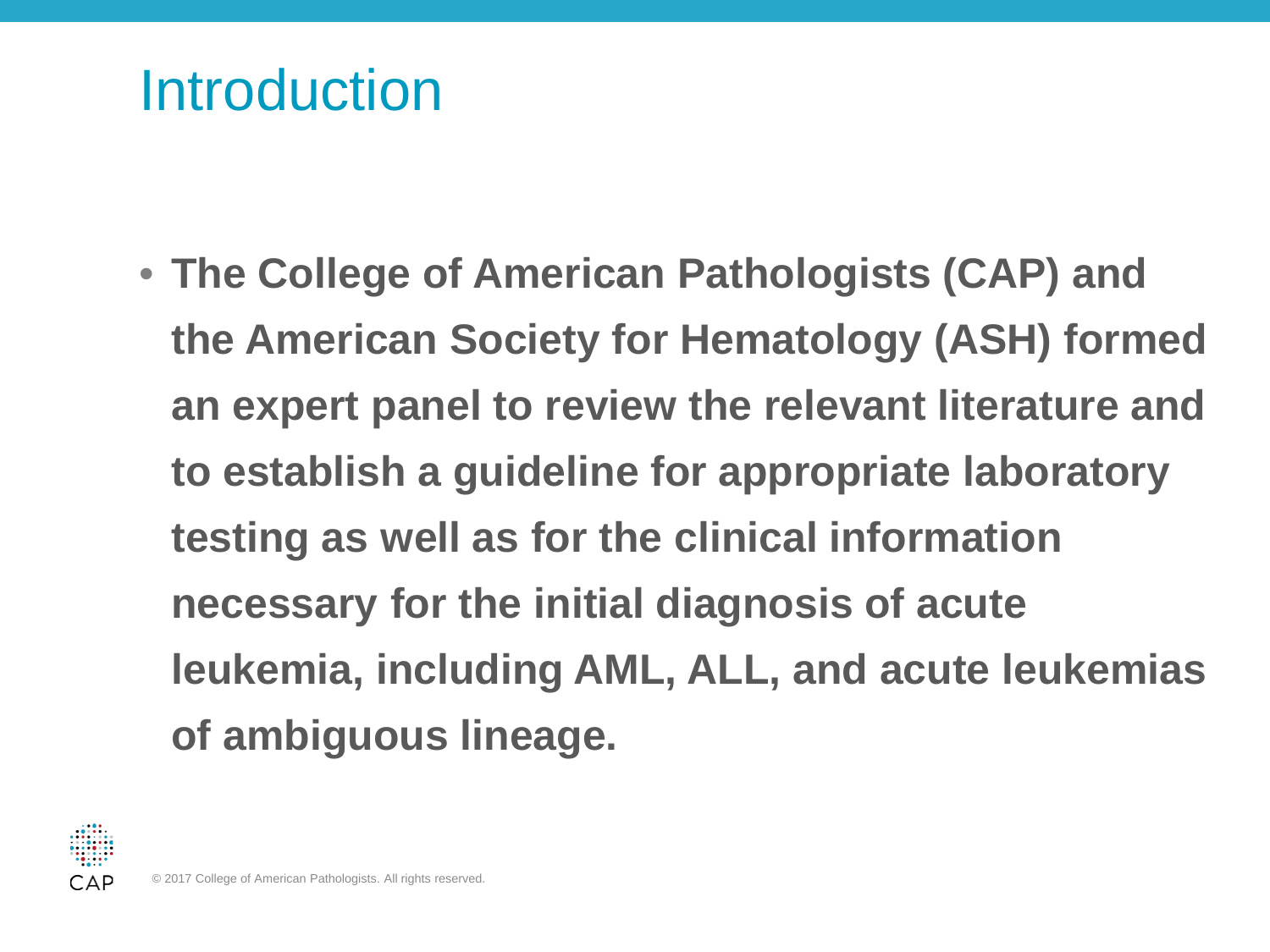## Introduction continued

- **The panel closely followed the Institute of Medicine**  *[Clinical Practice Guidelines We Can Trust](https://www.iom.edu/Reports/2011/Clinical-Practice-Guidelines-We-Can-Trust.aspx)* **standards for guideline development**
	- **1. Establish transparency**
	- **2. Manage conflicts of interest**
	- **3. Establish a multi-disciplinary panel**
	- **4. Perform systematic review**
	- **5. Rate strength of recommendations**
	- **6. Articulate the recommendations**
	- **7. Include external review**

© 2017 College of American Pathologists. All rights reserved.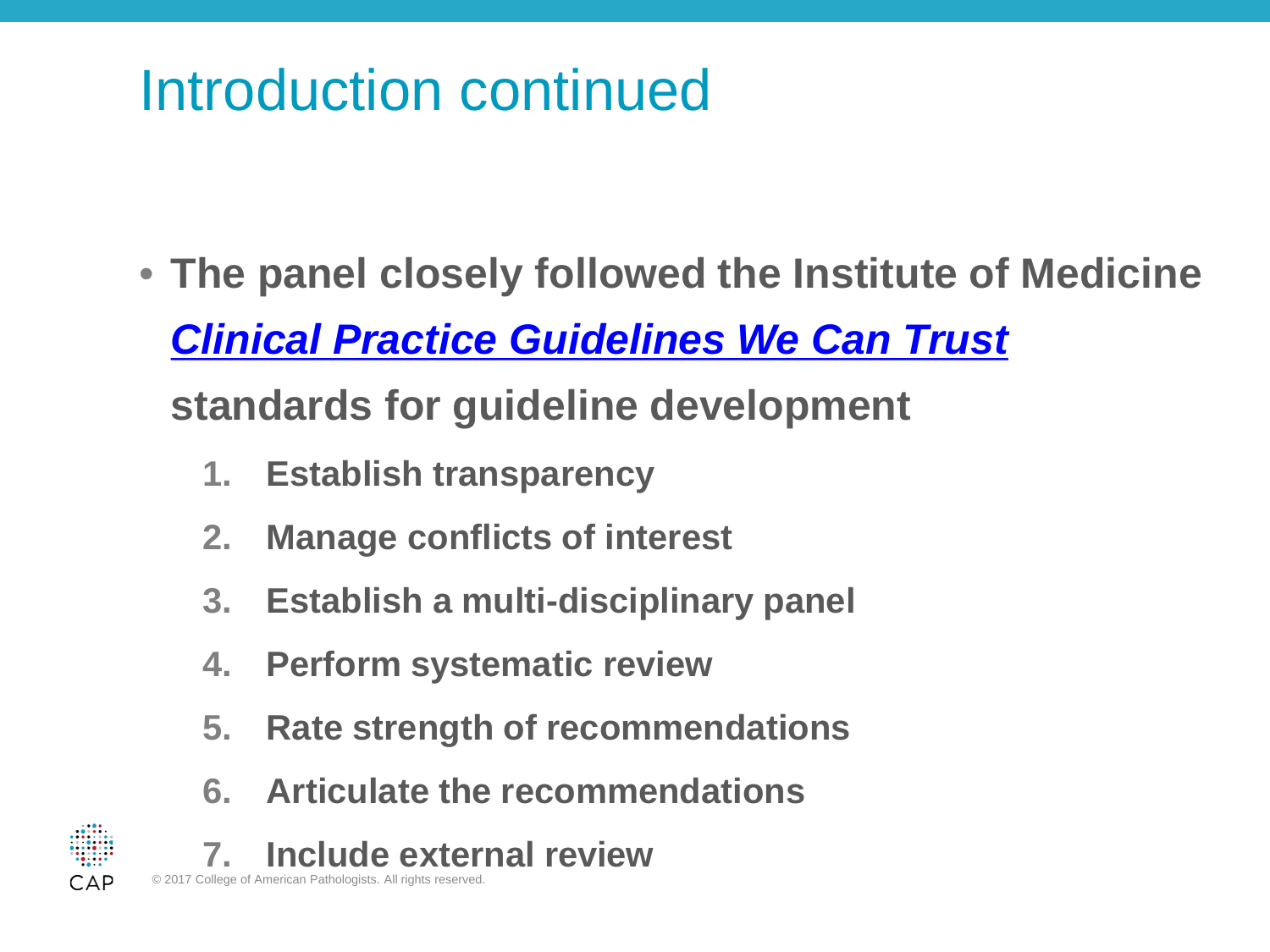## Guideline expert panel members

- **Daniel A. Arber, MD, CAP co-chair**
- **James W. Vardiman, MD, ASH co-chair**
- **Melissa Cessna, MD**
- **Joan Etzell, MD**
- **Sa Wang, MD**
- **Karl Theil, MD, PhD**
- **Michael J. Borowitz, MD, PhD**
- **Robert Hasserjian, MD**
- **Kathryn Foucar, MD**

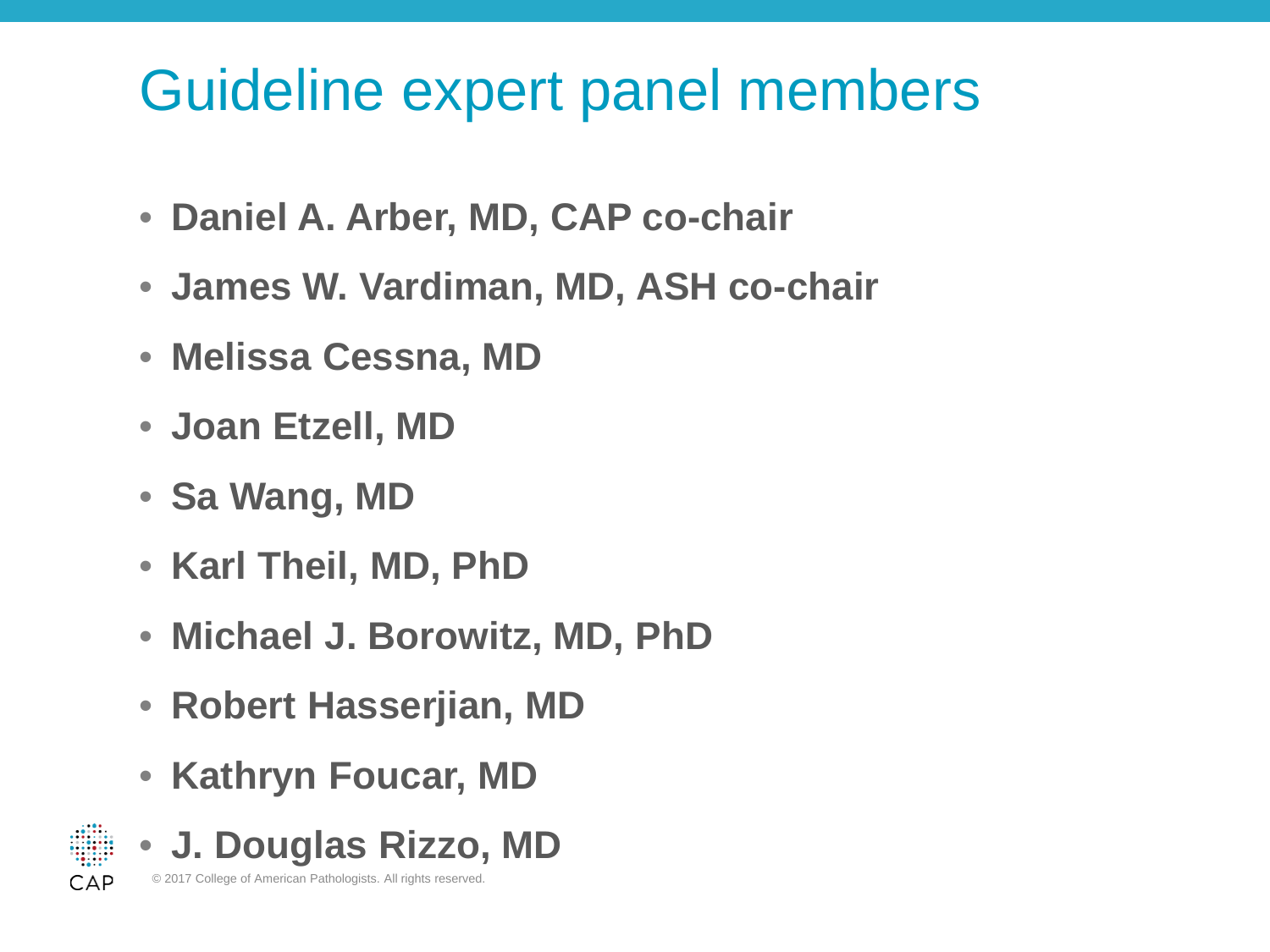## Guideline staff

- **Nicole E. Thomas, MPH, CT(ASCP)cm, CAP Senior Manager, Center Guideline Development**
- **Robert Plovnick, MD, ASH Director of Quality Improvement**
- **Robert Kunkle, ASH Senior Manager, Practice Guidelines**
- **Kendall Alexander, MPH, ASH Clinical Quality Projects Specialist**
- **R. Bryan Rumble, MSc, Methodology Consultant**



• **Tony Smith, MLS, ECMS (AIIM), Medical Librarian**

© 2017 College of American Pathologists. All rights reserved.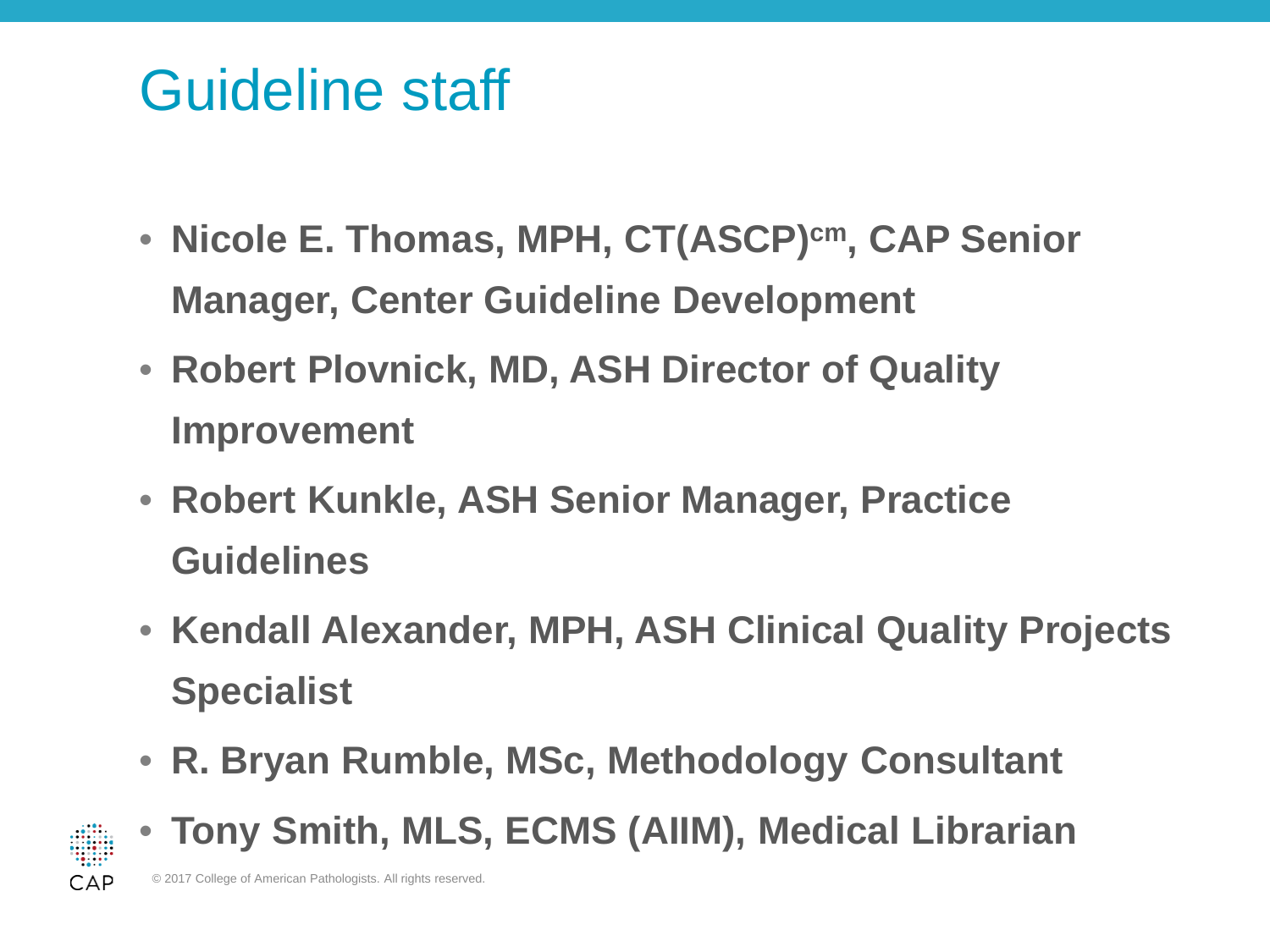# Systematic evidence review

- **Identify key questions**
- **Literature search**
- **Data extraction**
- **Develop proposed recommendations**
- **Open comment period**
- **Considered judgment process**
	- **Consider risks and benefits, cost, regulatory requirements, preferences, etc.**

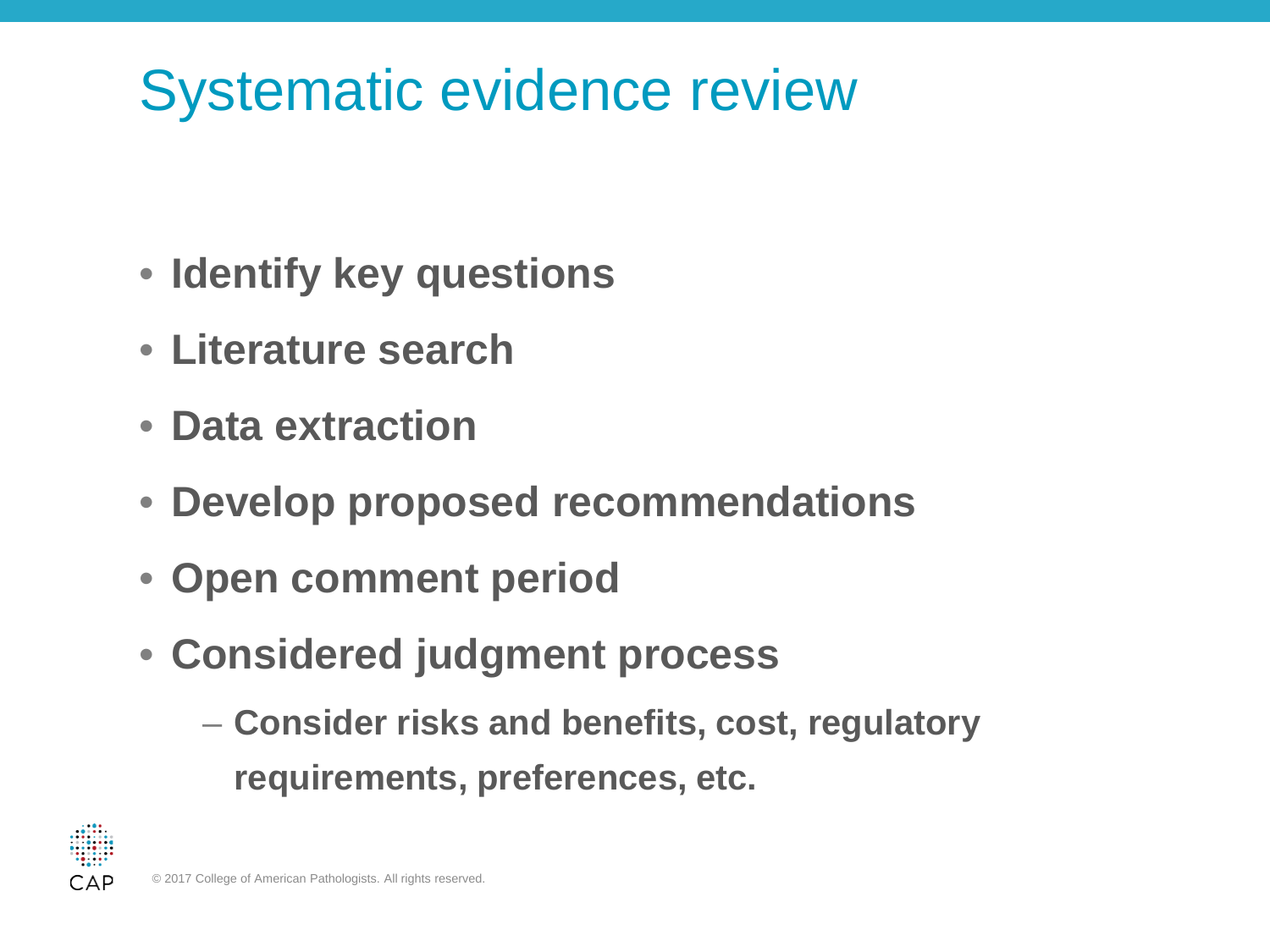Key questions

- **1. What clinical and laboratory information should be available during the initial diagnostic evaluation of a patient with acute leukemia?**
- **2. What specimens and sample types should be evaluated during the initial work-up of a patient with acute leukemia?**
- **3. At the time of diagnosis, what tests are required for all patients for the initial evaluation of an acute leukemia?**

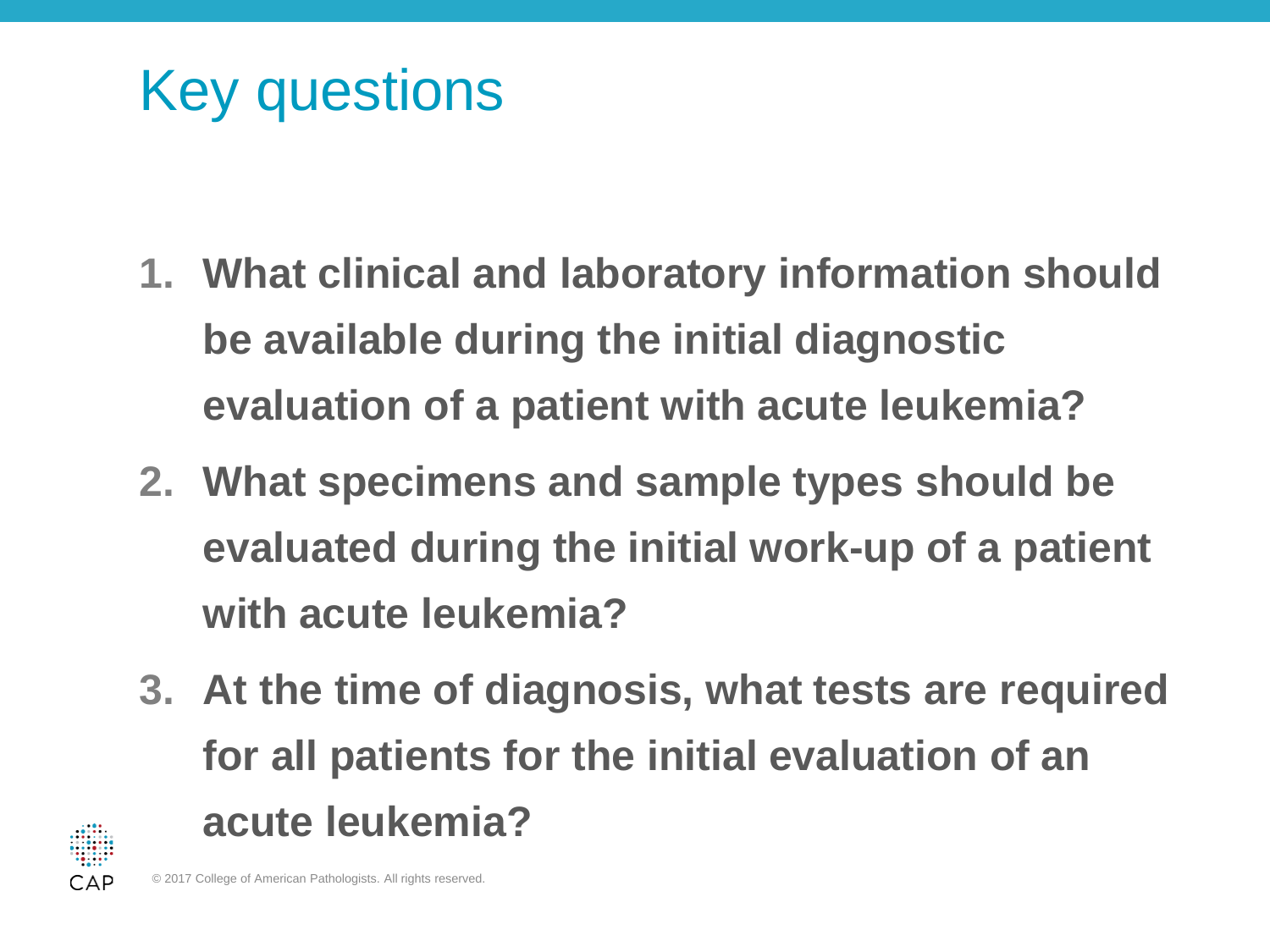# Key questions continued

- **4. Which tests should be performed only on a subset of patients, including in response to results of initial tests and morphology?**
- **5. Where should laboratory testing be performed?**
- **6. How should test results and the diagnosis be correlated and reported?**

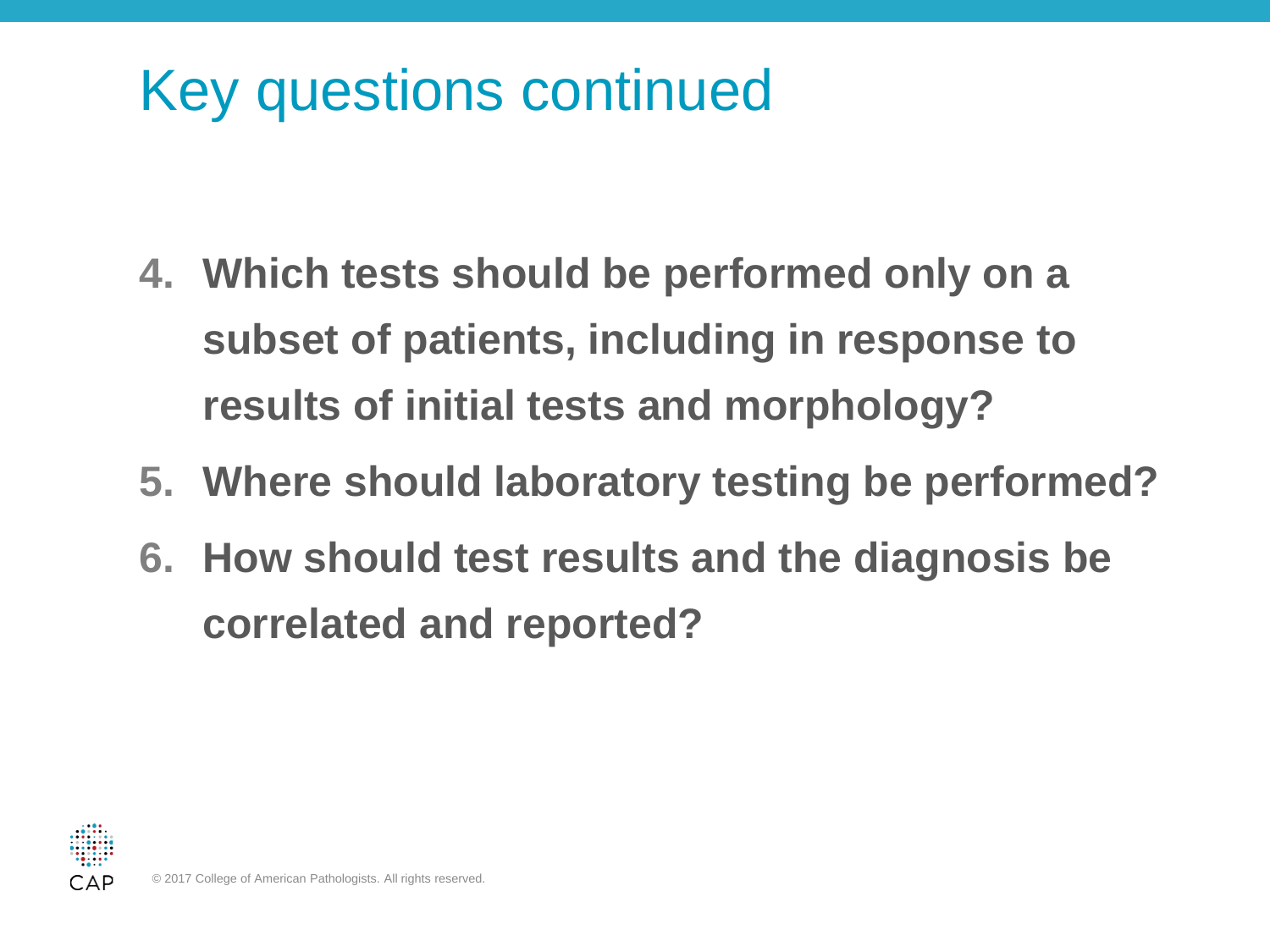## Systematic evidence review results

- **Initial literature search conducted for studies from 1/2005– 9/2011; 2 literature refreshes to include studies from 9/2011 – 8/2015**
- **4,901 articles identified for abstract review**
	- **1,182 articles submitted for full text review**
	- **119 articles underwent data extraction and quality assessment analysis**
	- **Additional references from expert panel**
- **Panel had face-to-face meetings and conference**



**calls to develop 29 draft statements**

© 2017 College of American Pathologists. All rights reserved.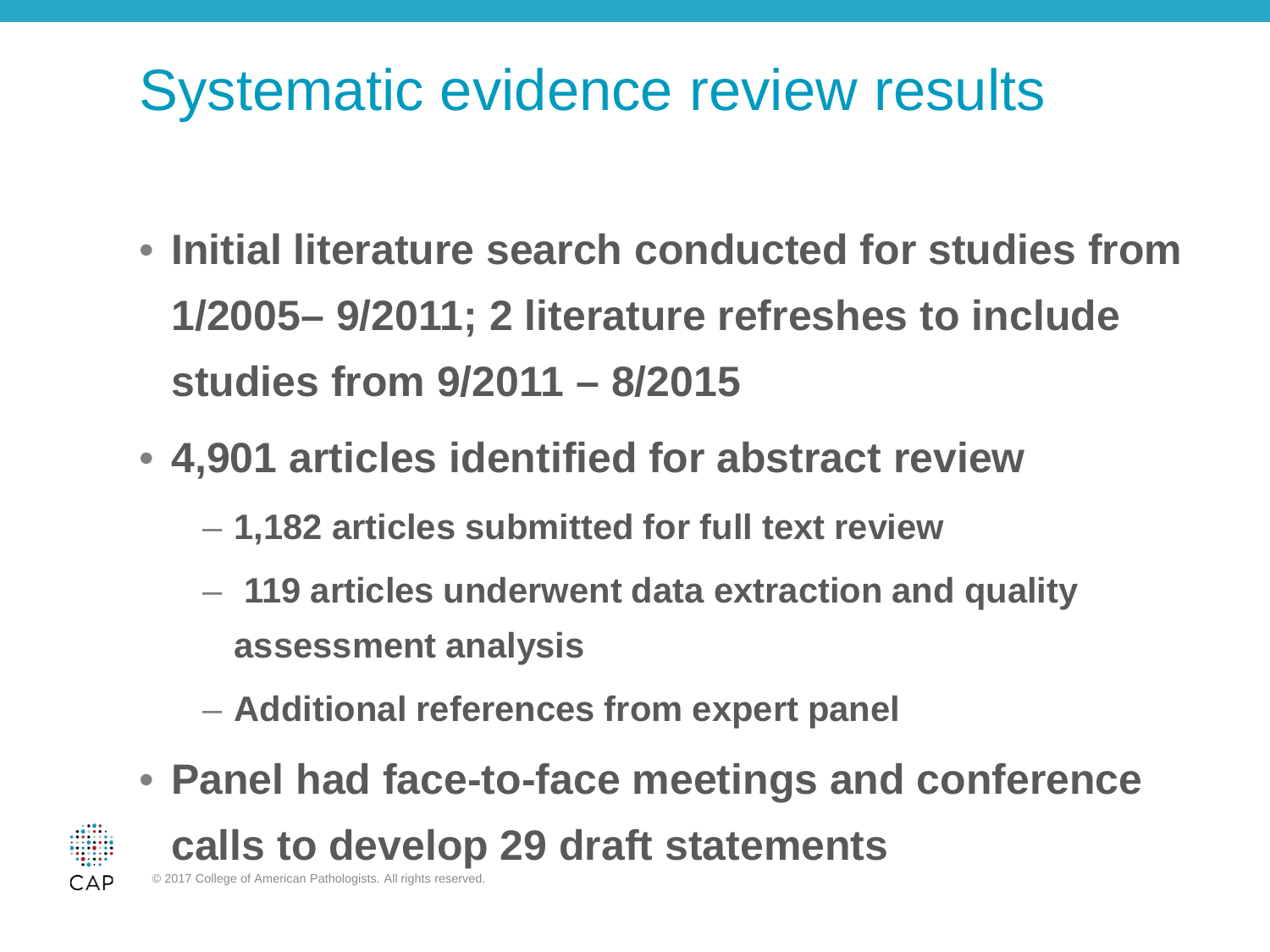# Definition of strength of recommendations

| <b>Grades for Strength of Recommendations</b> |                                       |                                                        |
|-----------------------------------------------|---------------------------------------|--------------------------------------------------------|
| <b>Designation</b>                            | Recommendation                        | <b>Rationale</b>                                       |
| <b>Strong Recommendation</b>                  | Recommend for or against a particular | Supported by convincing (high) or adequate             |
|                                               | practice (Can include "must" or       | (intermediate) quality of evidence and clear benefit   |
|                                               | "should")                             | that outweighs any harms                               |
| <b>Recommendation</b>                         | Recommend for or against a particular | Some limitations in quality of evidence (adequate      |
|                                               | practice (Can include "should" or     | [intermediate] or inadequate [low]), balance of        |
|                                               | "may")                                | benefits and harms, values, or costs but panel         |
|                                               |                                       | concludes that there is sufficient evidence and/or     |
|                                               |                                       | benefit to inform a recommendation                     |
| <b>Expert Consensus Opinion</b>               | Recommend for or against a particular | Serious limitations in quality of evidence (inadequate |
|                                               | practice (Can include "should" or     | [low] or insufficient), balance of benefits and harms, |

**values or costs, but panel consensus is that a** 

**statement is necessary**

CAP

"may")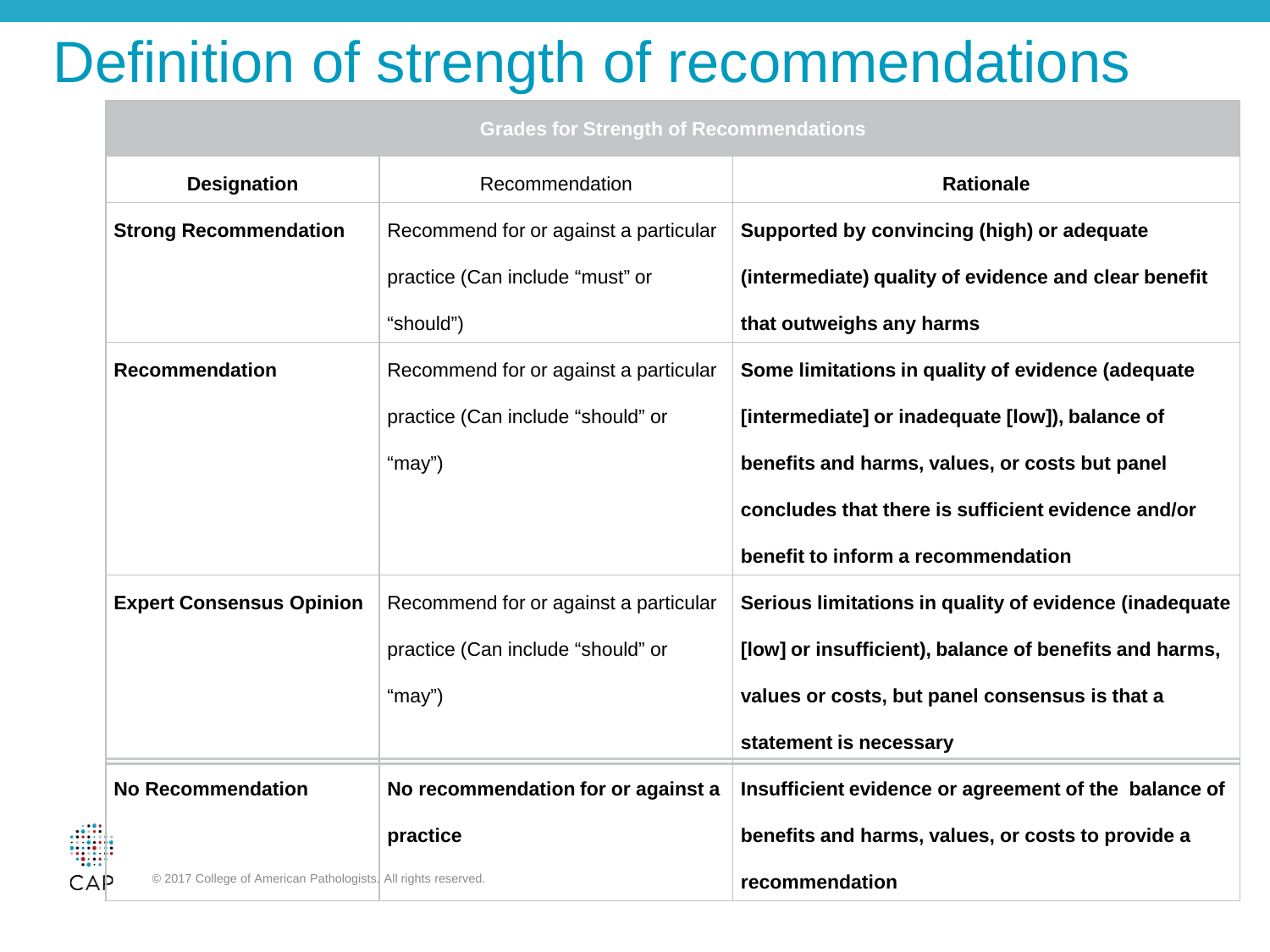# Systematic evidence review results continued

#### • **Results from the open comment period**

- **August 10-31, 2015: 29 draft statements were presented**
- **162-200 respondents for each draft statement**
- **789 written comments**
- **26 draft statements achieved more than 90% agreement, two achieved 80 - 90% agreement, and one received 70- 80% agreement**
- **Final guideline includes 27 guideline statements (recommendations)**

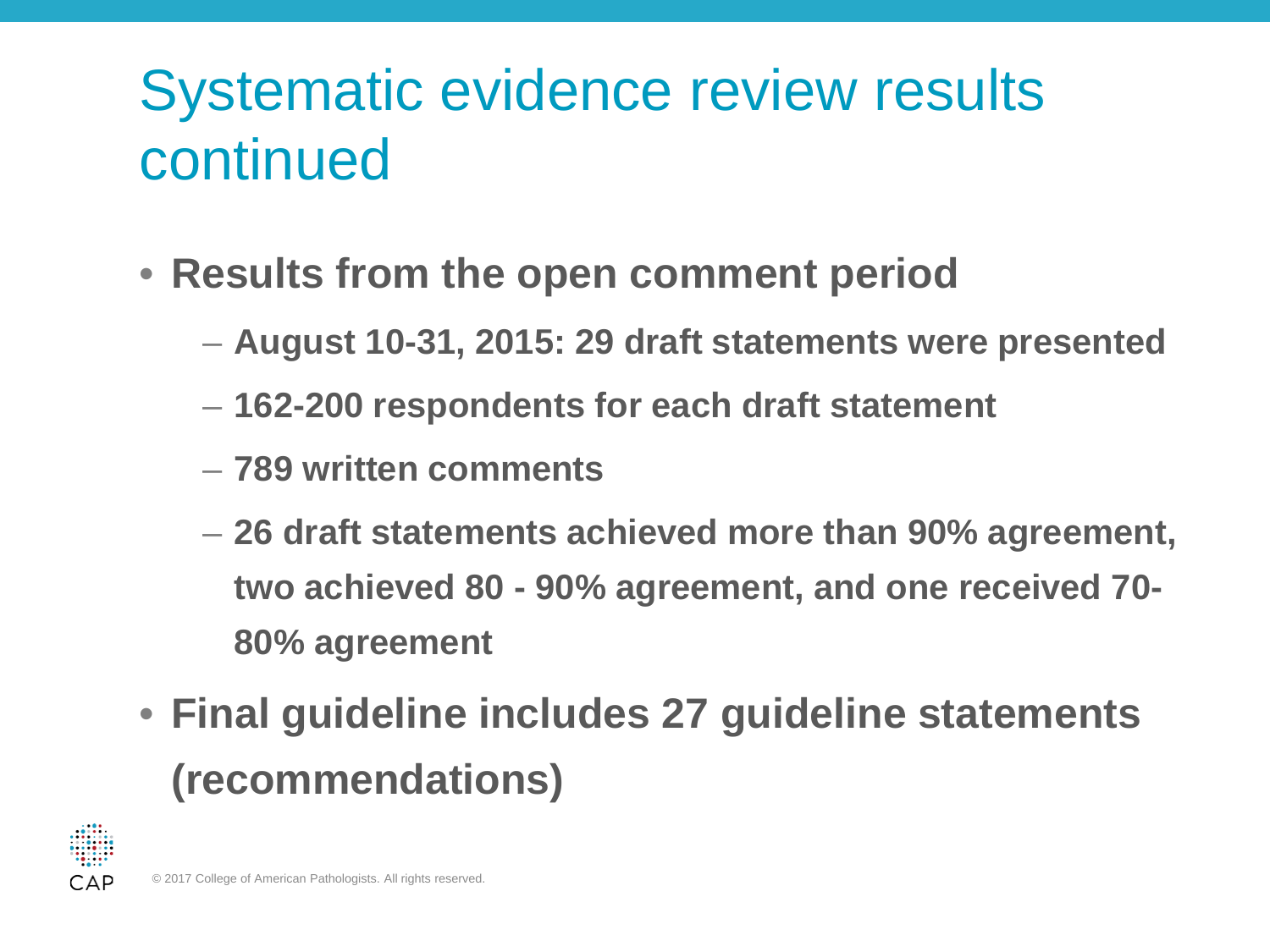**Strong Recommendation - The treating clinician should provide relevant clinical data or ensure that this is readily accessible by the pathologist.**

**Note: These data include, but is not limited to the patient's age, gender, ethnicity, history of any hematologic disorder or known predisposing conditions or syndromes, any prior malignancy, exposure to cytotoxic therapy, immunotherapy, radiotherapy, or other possibly toxic substances, and any additional clinical findings of diagnostic or prognostic importance. The treating clinician should also include any history of possibly confounding factors, such as recent growth factor therapy, transfusions or other medications that might obscure or mimic the features of acute leukemia. The treating clinician should also obtain and provide information regarding any family history of any hematologic disorder or other malignancies.**

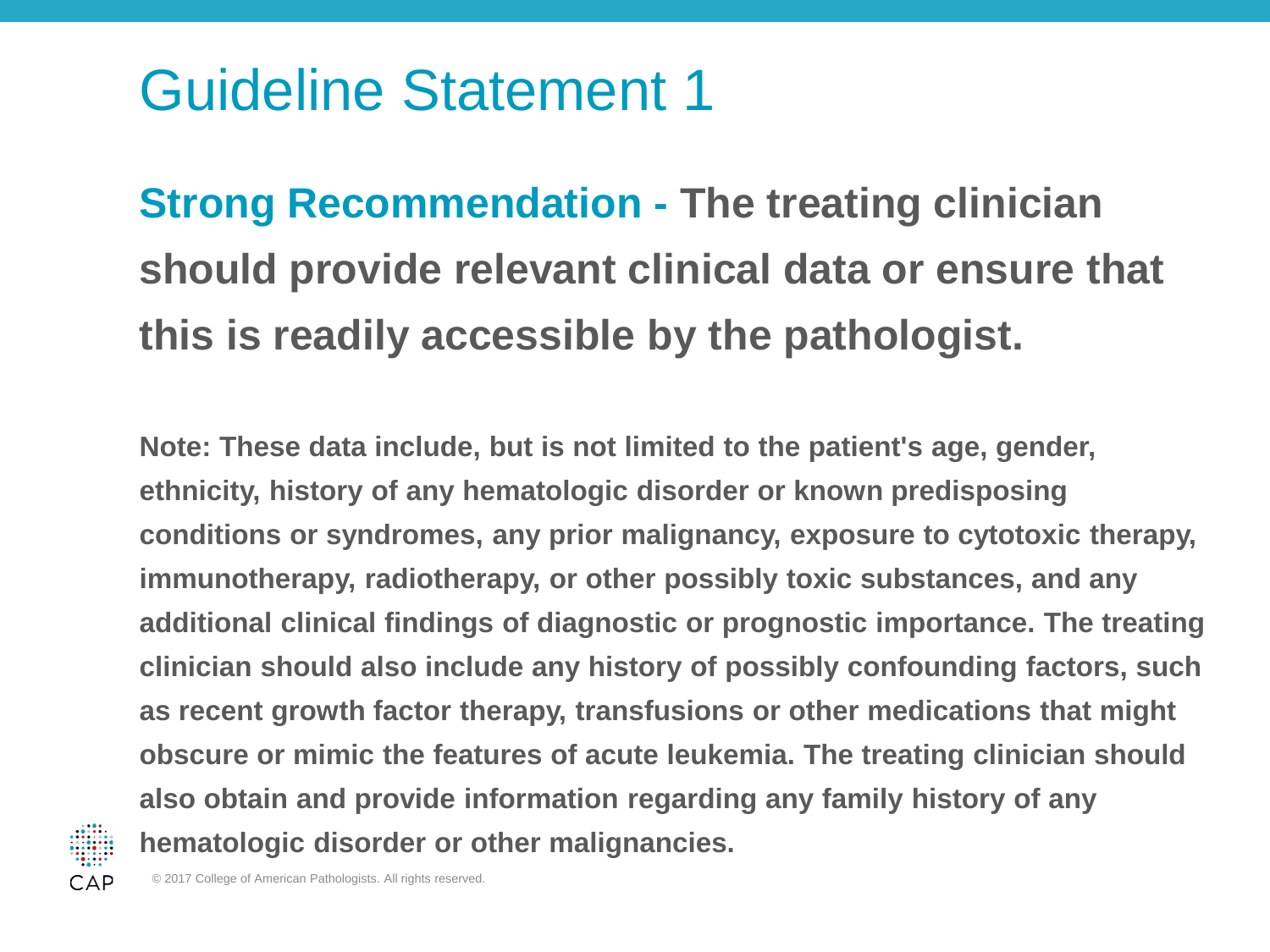## Guideline Statement 1 rationale

- **Clinical information is essential in AL diagnosis**
- **Detection of germline predisposition disorders is critical for treatment and prognosis**
- **Pathologist must know about confounding factors such as G-CSF therapy or other prior therapy**

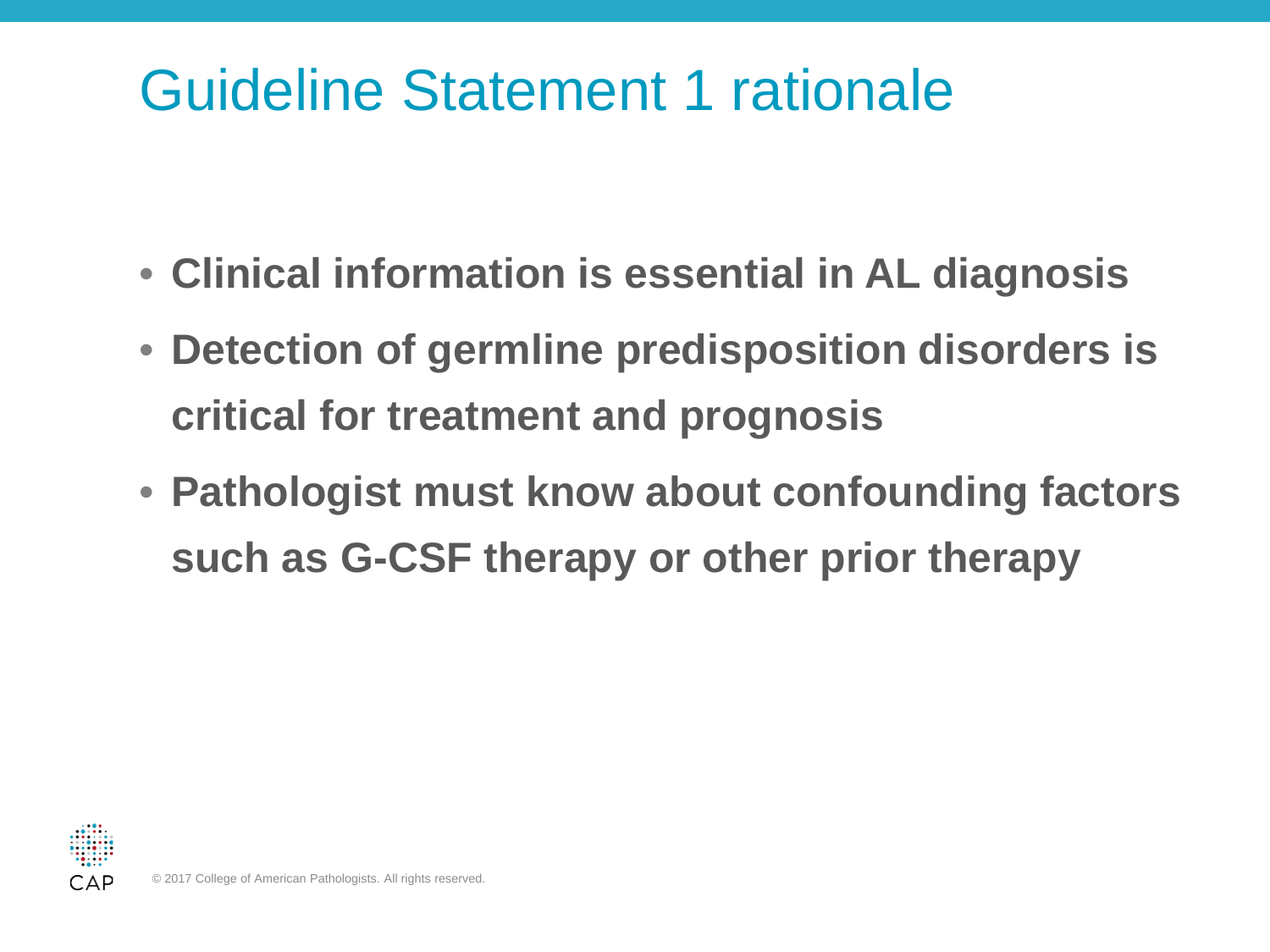**Recommendation - The treating clinician should provide relevant physical examination and imaging findings or ensure that these are readily accessible by the pathologist.** 

**Note: This includes, but is not limited to, neurologic exam findings and the presence of tumor masses (e.g., mediastinal), other tissue lesions (e.g., cutaneous), and/or organomegaly.**

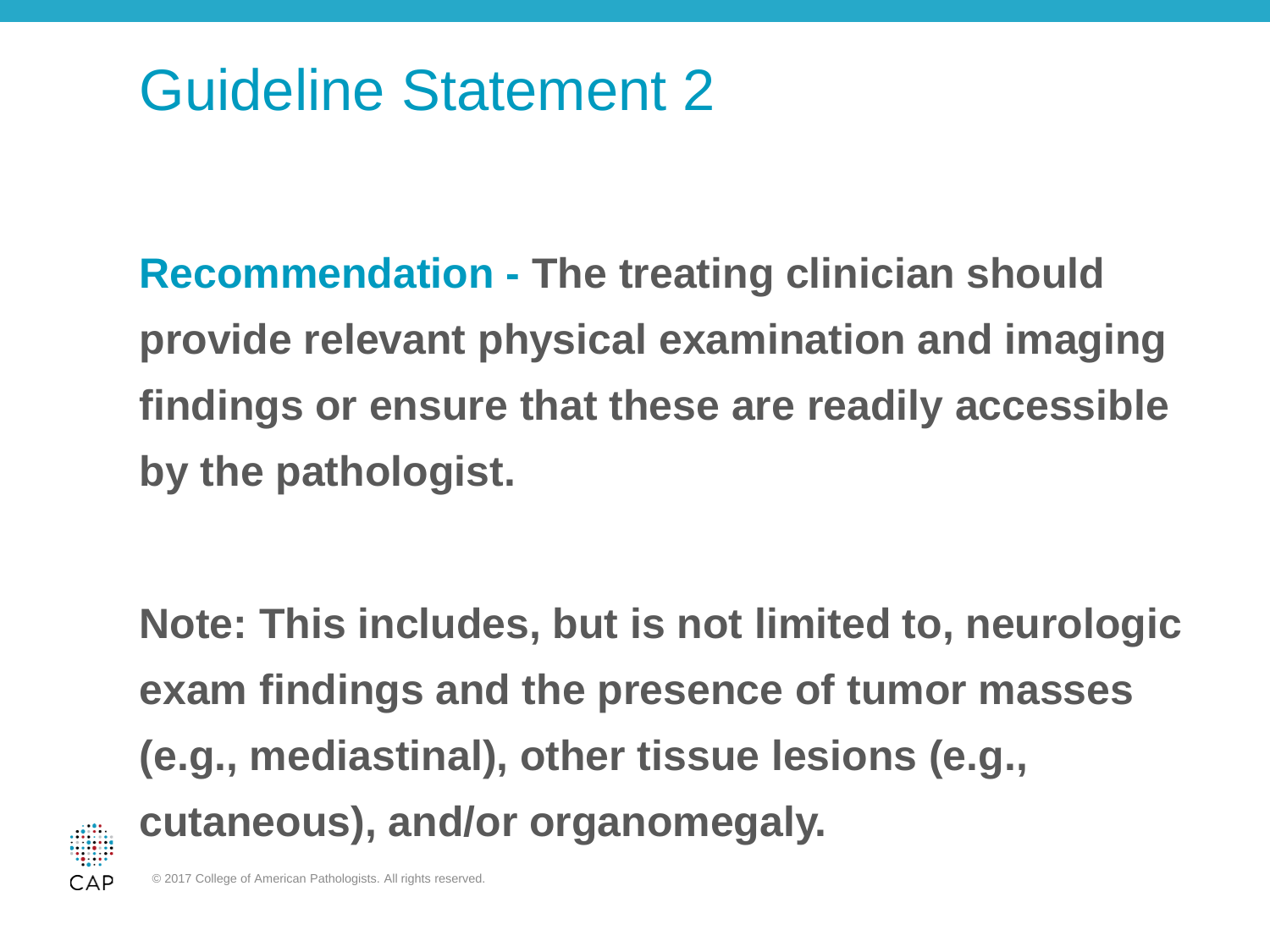## Guideline Statement 2 rationale

- **Extramedullary sites of disease could be biopsied, if necessary**
- **Diagnostic evaluation could be performed on an extramedullary specimen**
- **Certain type of tumor masses (e.g. mediastinal mass) could provide clues as to a specific AL subtype**

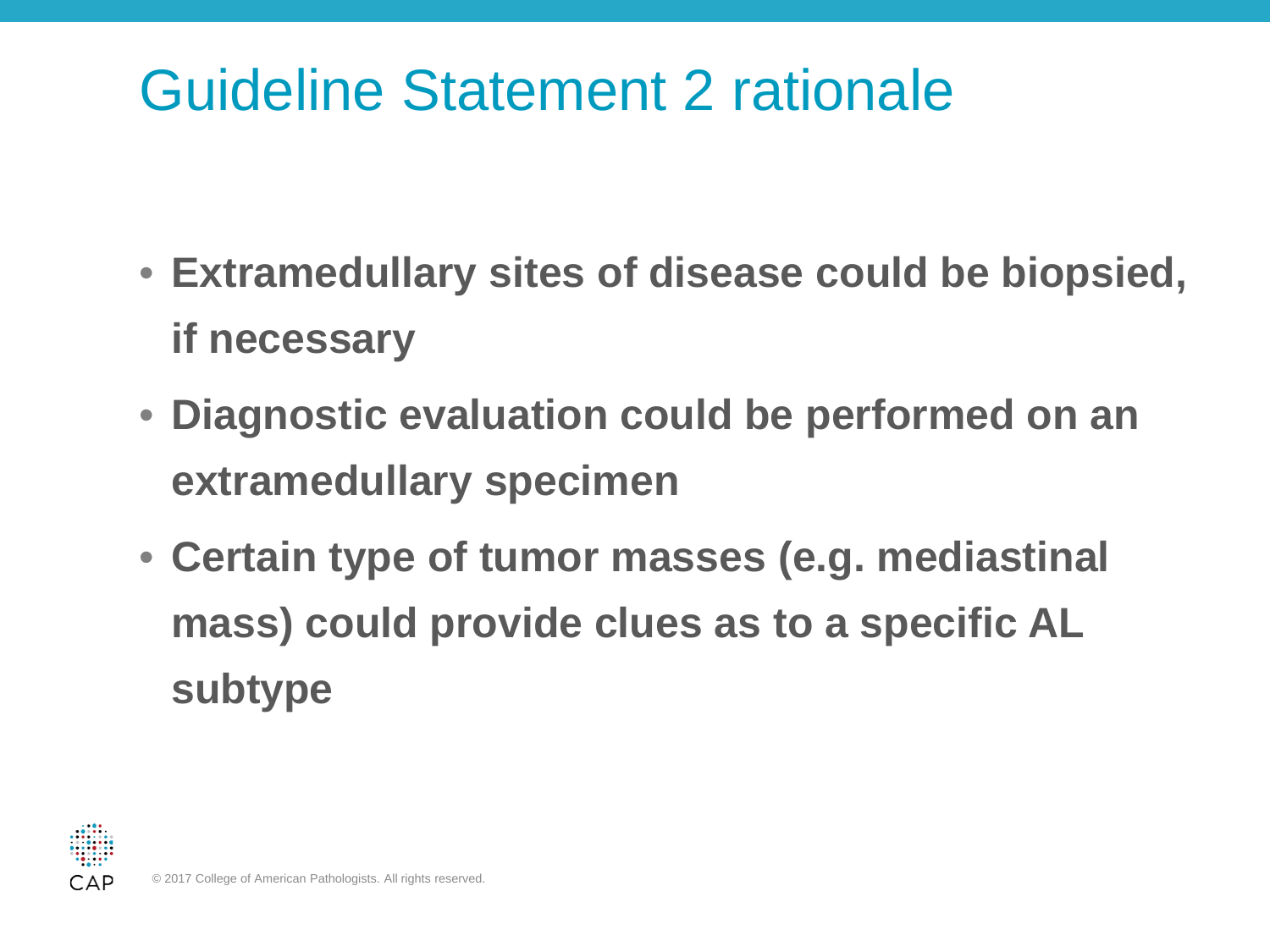**Strong Recommendation - The pathologist should review recent or concurrent complete blood counts (CBCs) and leukocyte differentials and evaluate a peripheral blood smear.**

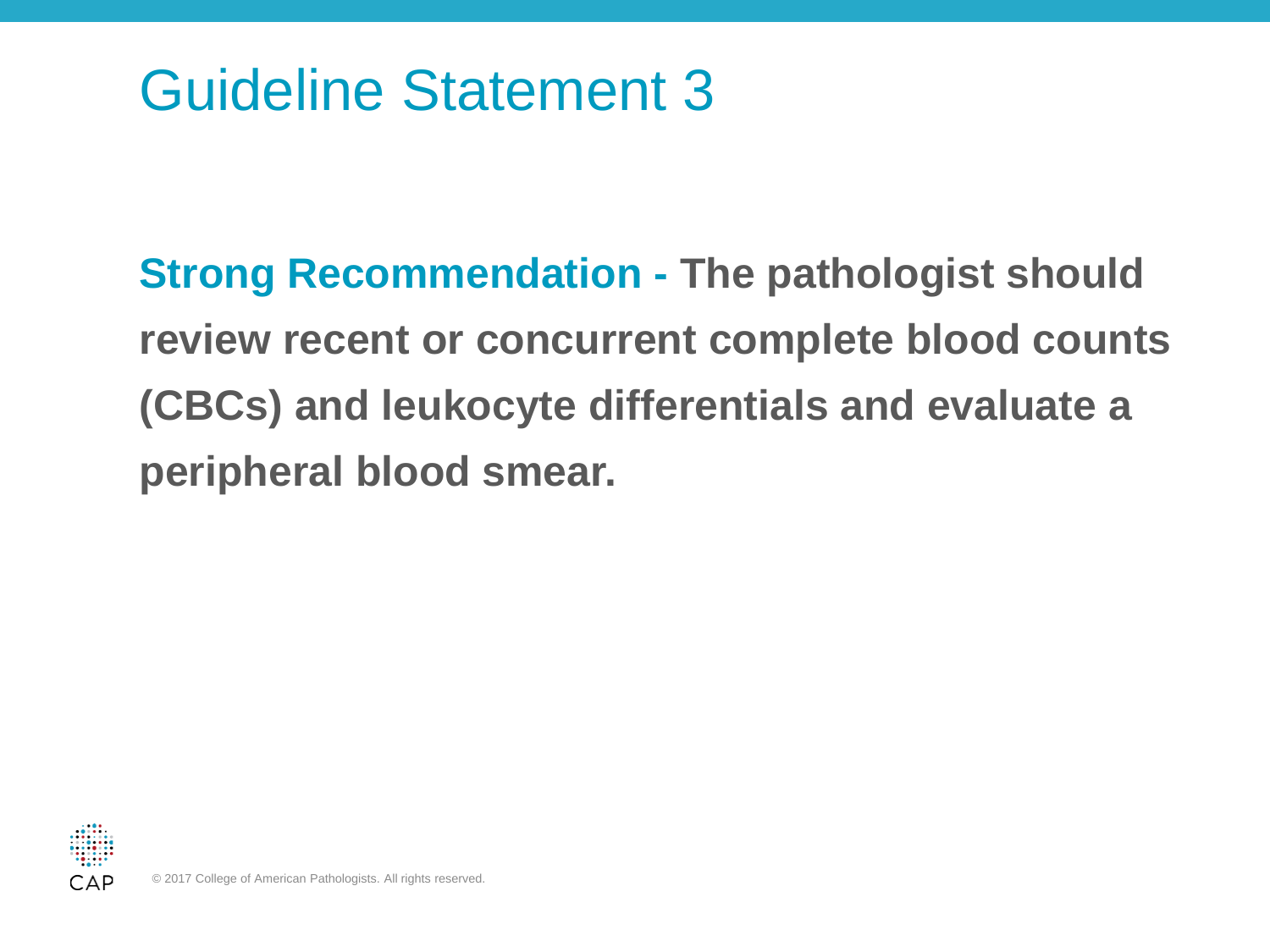**Strong Recommendation - The treating clinician or pathologist should obtain a fresh bone marrow aspirate for all patients suspected of acute leukemia, a portion of which should be used to make bone marrow aspirate smears for morphologic evaluation. If performed, the pathologist should evaluate an adequate bone marrow trephine core biopsy, bone marrow trephine touch preparations, and/or marrow clots, in conjunction with the bone marrow aspirates.**

**Note: If bone marrow aspirate material is inadequate or if there is compelling clinical reason to avoid bone marrow examination, peripheral blood may be used for diagnosis and ancillary studies if sufficient numbers of blasts are present. If a bone marrow aspirate is unobtainable, touch imprint preparations of a core biopsy should be prepared and evaluated, and an additional core biopsy may be submitted unfixed in tissue culture medium for disaggregation for flow and genetic studies. Optimally, the same physician should interpret the BM aspirate smears and the core biopsy specimens, or the interpretations of these specimens should be correlated if performed by different physicians.**

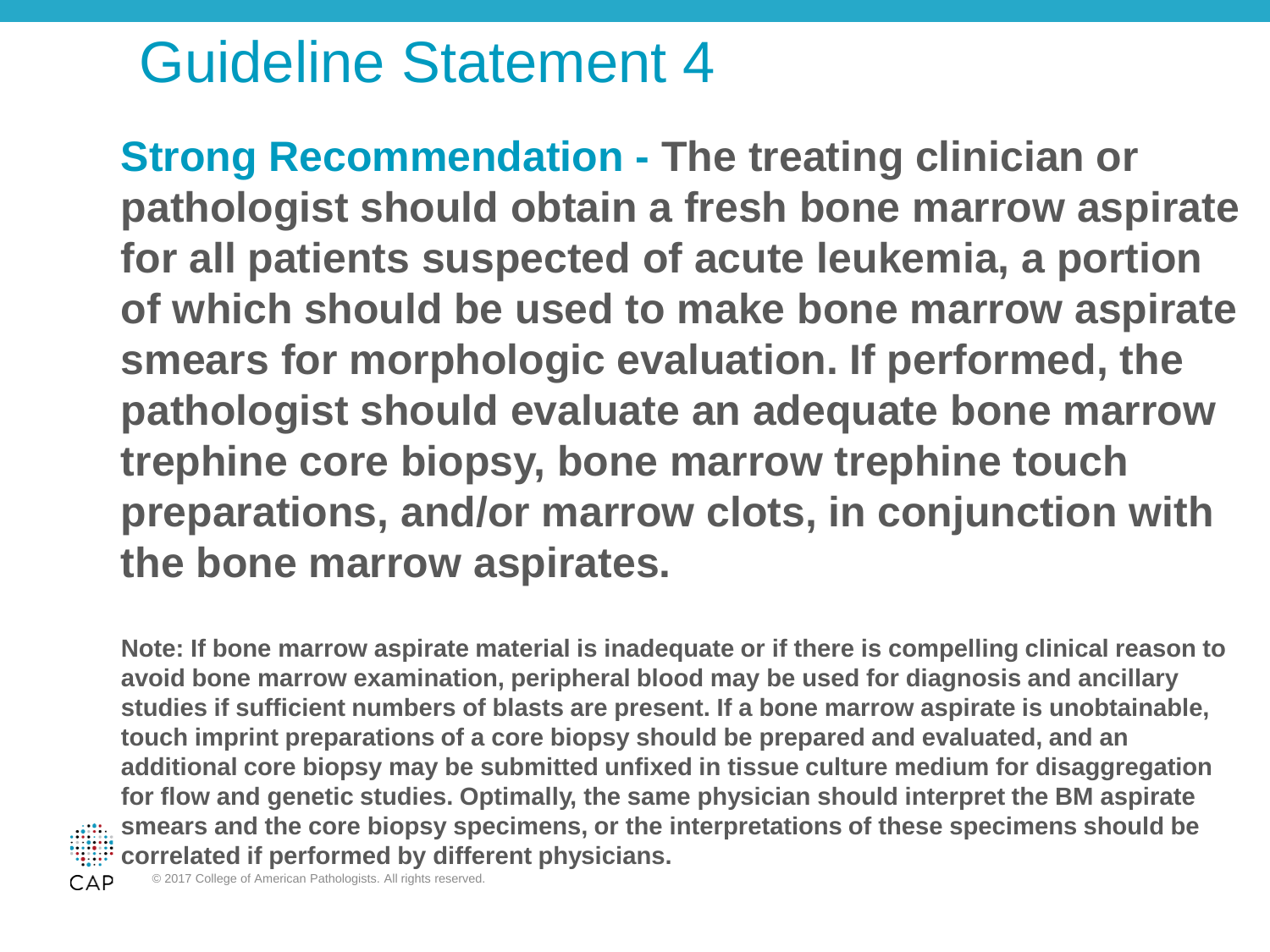#### Guideline Statement 4 rationale

• **Specialized testing requires viable cells so adequate specimens for both routine assessment and specialized testing are essential** 

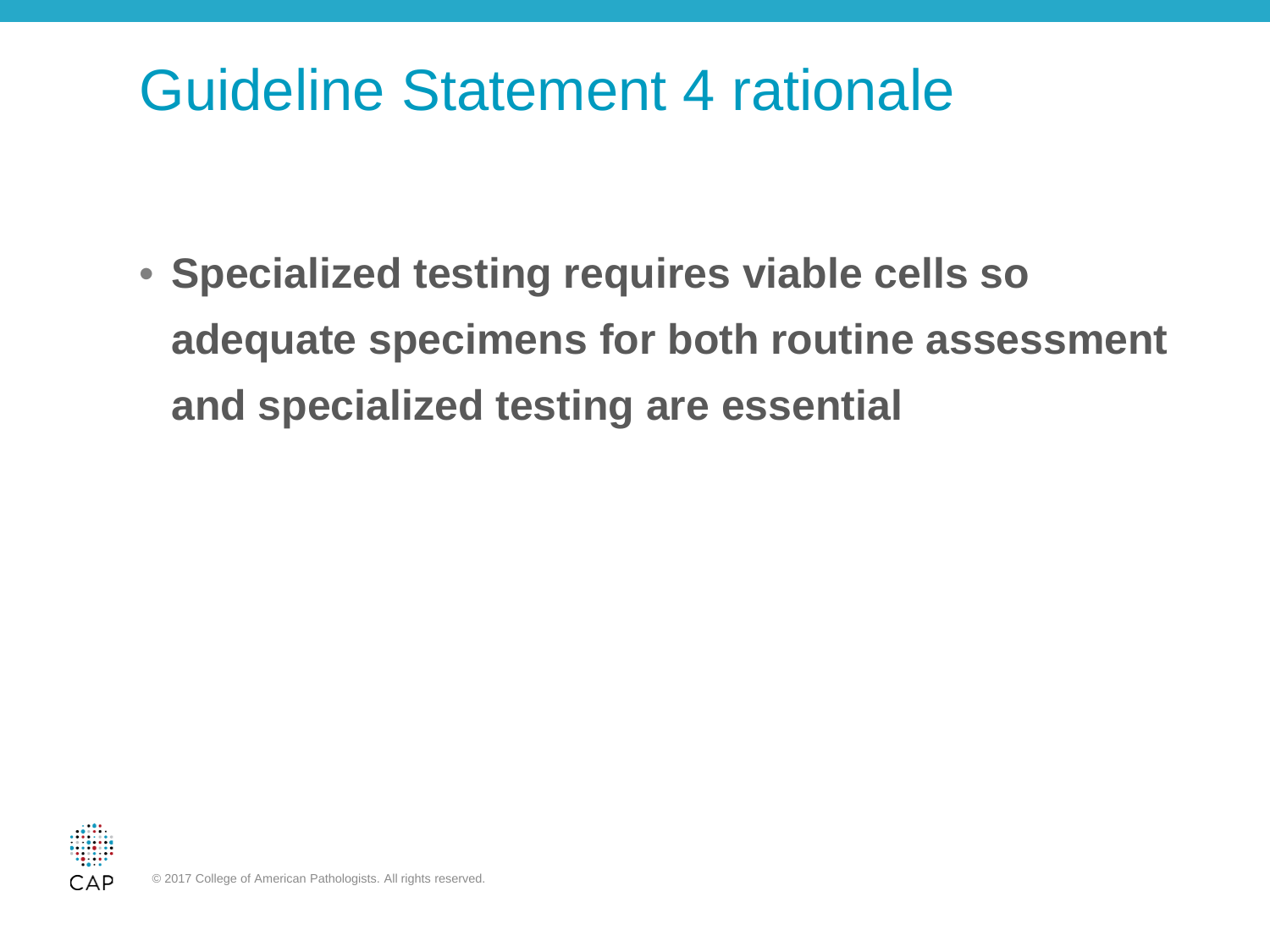**Strong Recommendation - In addition to morphologic assessment (blood and bone marrow), the pathologist or treating clinician should obtain sufficient samples and perform conventional cytogenetic analysis (i.e., karyotype), appropriate molecular genetic and/or fluorescent in-situ hybridization (FISH) testing, and flow cytometric immunophenotyping (FCI). The flow cytometry panel should be sufficient to distinguish acute myeloid leukemia (including acute promyelocytic leukemia), Tcell acute lymphoblastic leukemia (T-ALL) (including early T-cell precursor leukemias), B-cell precursor ALL (B-ALL), and acute leukemia of ambiguous lineage on all patients diagnosed with acute leukemia. Molecular genetic and/or FISH testing does not, however, replace conventional cytogenetic analysis.**

**Note: If sufficient bone marrow aspirate or peripheral blood material is not available for FCI, immunohistochemical studies may be used as an alternative method for performing limited immunophenotyping. In addition, a second bone marrow core biopsy can be obtained and submitted unfixed in tissue culture media for disaggregation for genetic studies and flow cytometry.**

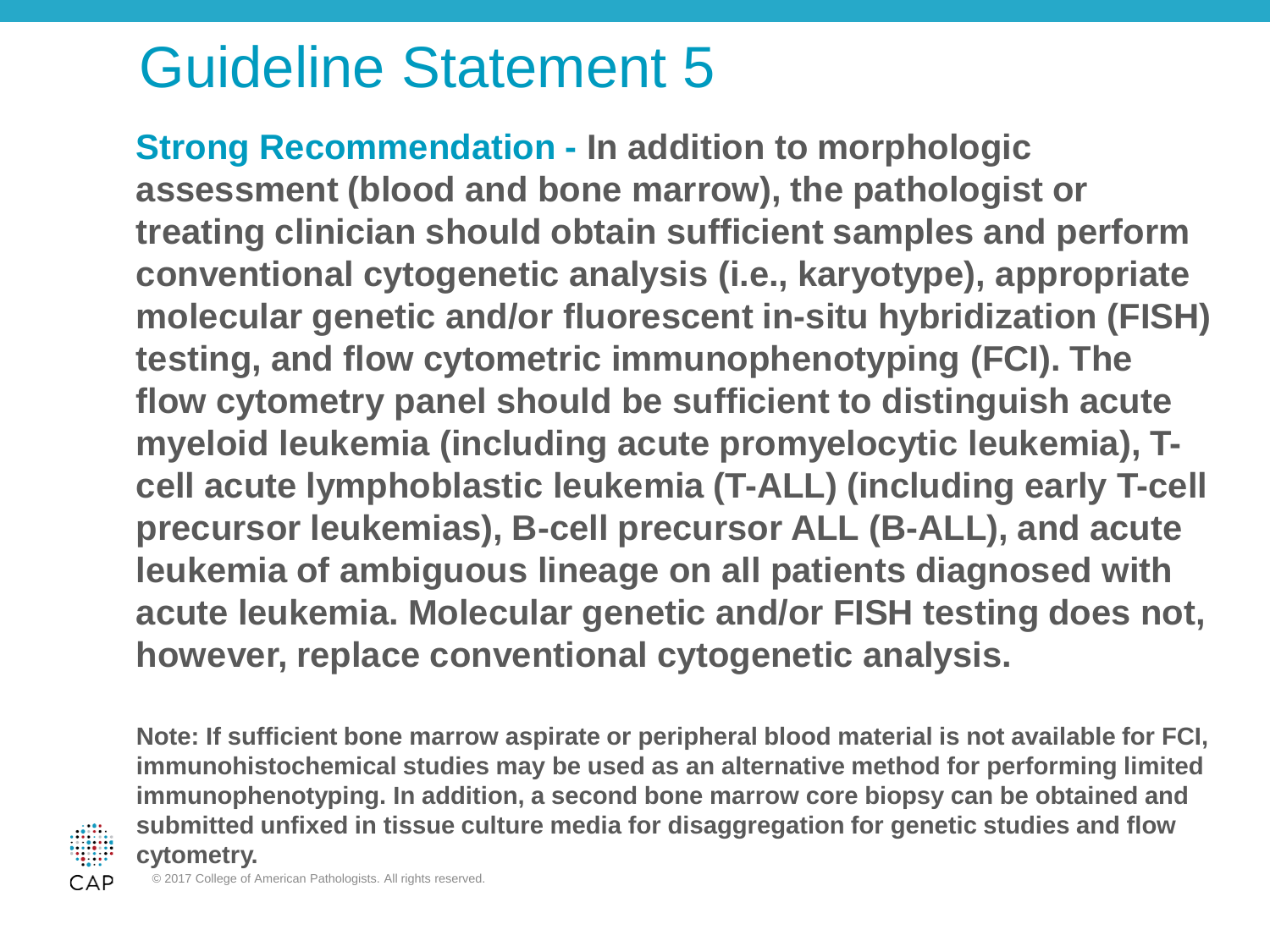**Expert Consensus Opinion - For patients with suspected or confirmed acute leukemia, the pathologist may request and evaluate cytochemical studies to assist in the diagnosis and classification of acute myeloid leukemia (AML).**

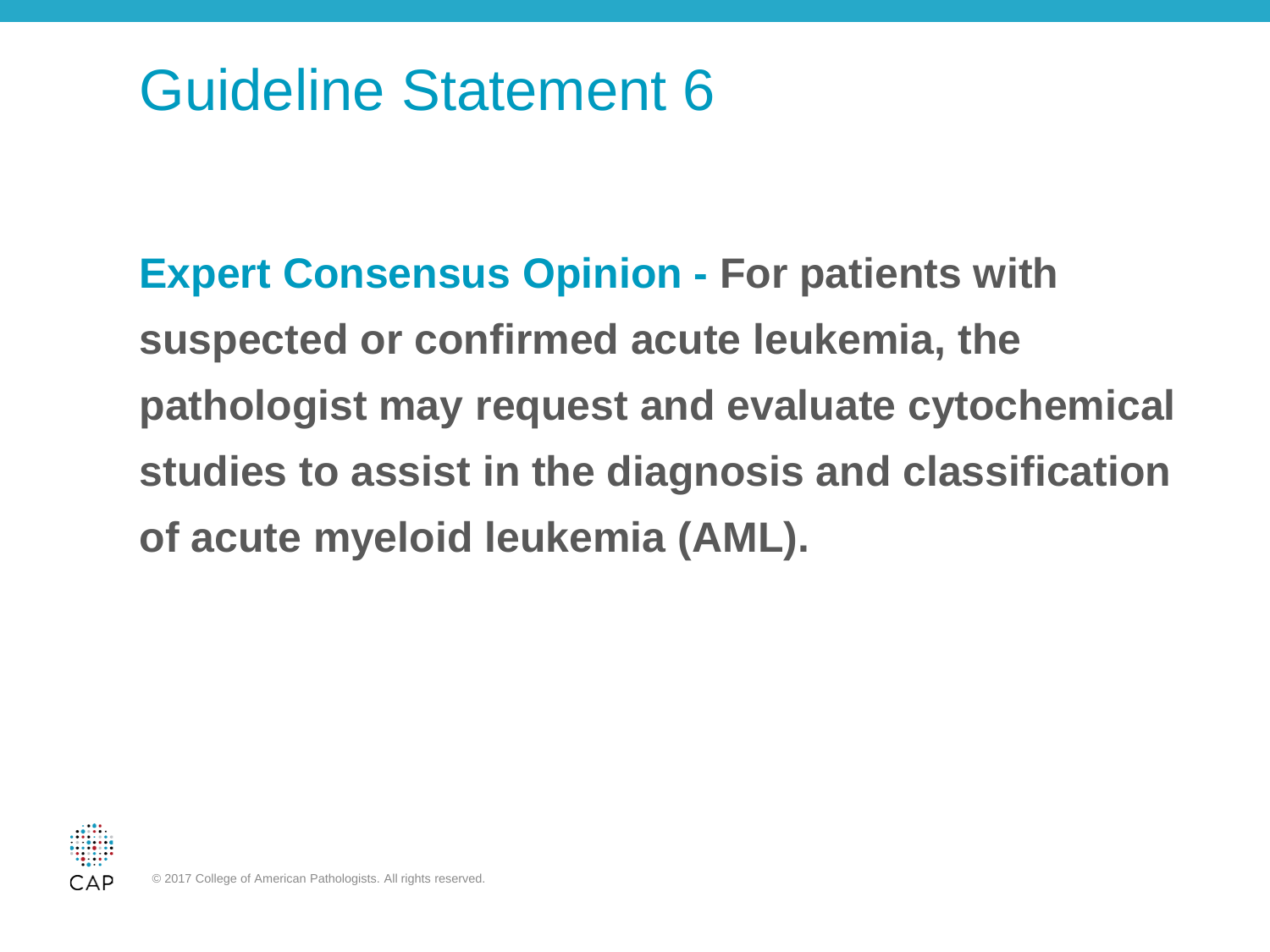#### Guideline Statement 6 rationale

- **Cytoechemical MPO staining is a rapid and sensitive method to confirm myeloid blast lineage**
- **Cytochemical MPO is especially valuable in the rapid diagnosis of acute promyelocytic leukemia**

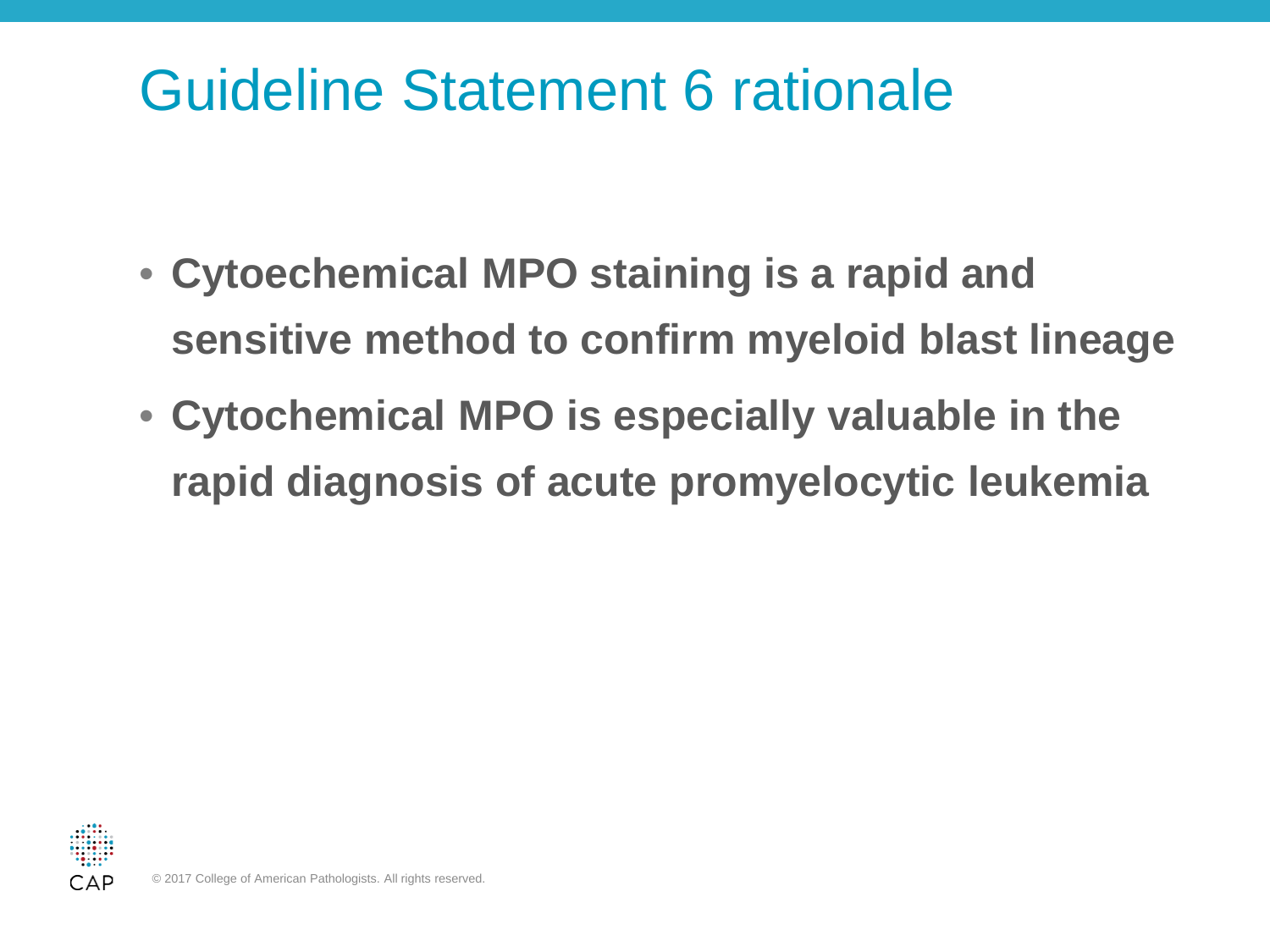**Recommendation - The treating clinician or pathologist may use cryopreserved cells or nucleic acid, formalin fixed, non-decalcified paraffinembedded (FFPE) tissue, or unstained marrow aspirate or peripheral blood smears obtained and prepared from peripheral blood, bone marrow aspirate or other involved tissues for molecular or genetic studies in which the use of such material has been validated. Such specimens must be properly identified and stored under appropriate conditions in a laboratory that is in compliance with regulatory and/or accreditation requirements.**

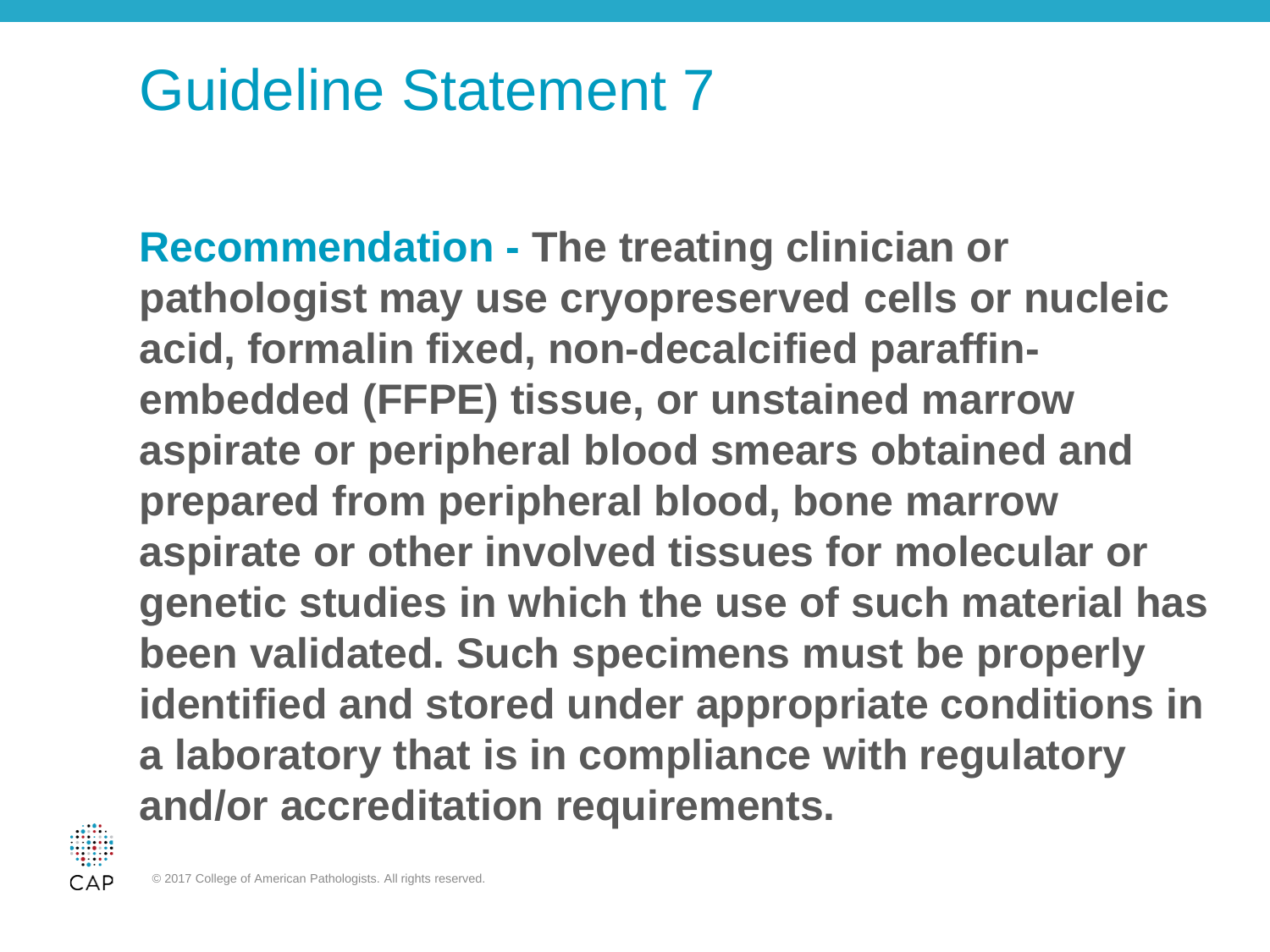#### Guideline Statement 7 rationale

• **Both banked, viable cell specimens and formalinfixed, paraffin-embedded specimens are useful for various types of testing if fresh tissue is not available**

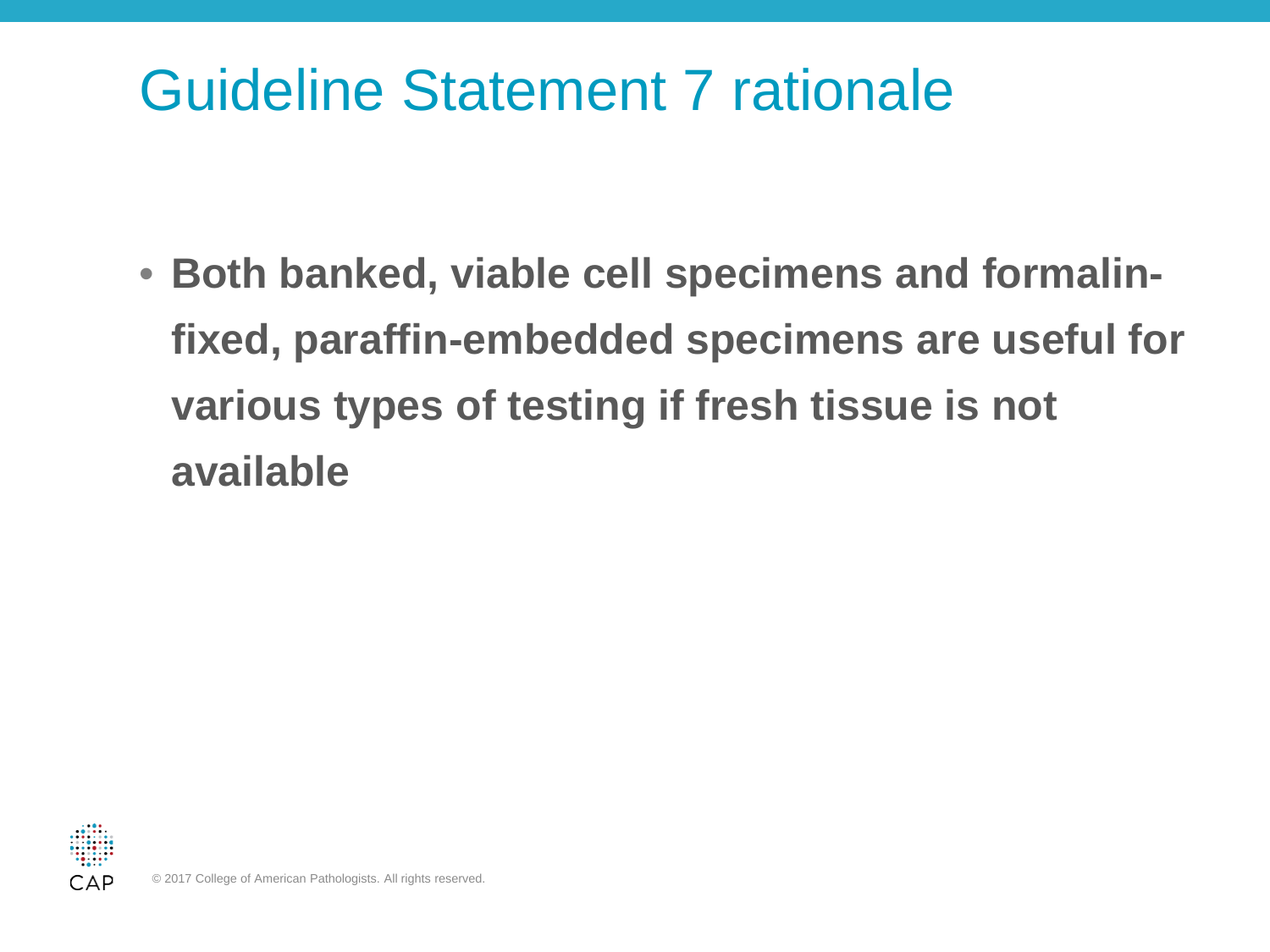**Strong Recommendation - For patients with acute lymphoblastic leukemia (ALL) receiving intrathecal therapy, the treating clinician should obtain a cerebrospinal fluid (CSF) sample. The treating clinician or pathologist should ensure that a cell count is performed and that examination/enumeration of blasts on a cytocentrifuge preparation is performed and is reviewed by the pathologist.**

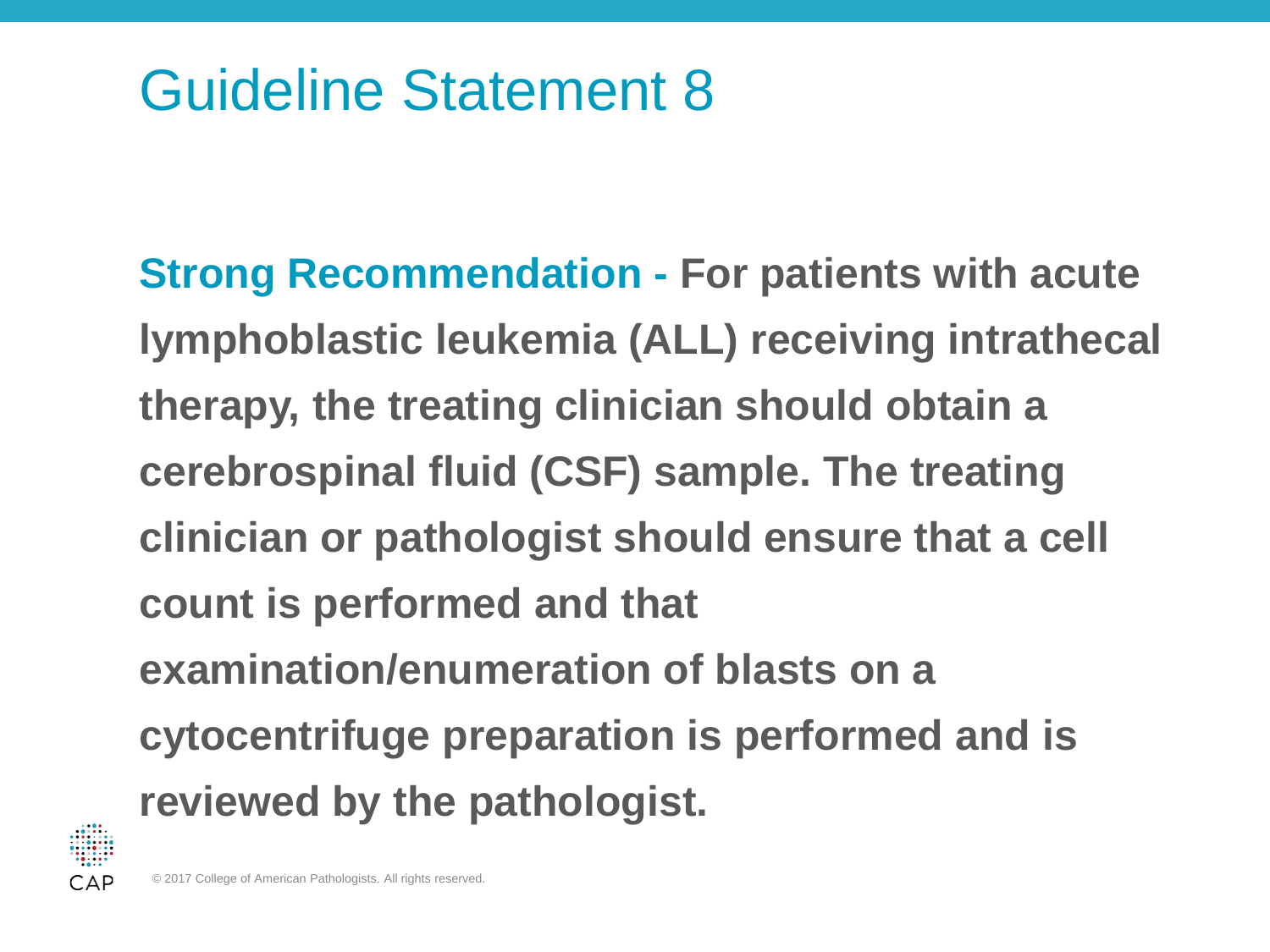#### Guideline Statement 8 rationale

- **Monitoring of CSF is a standard practice in patients with AL, especially acute lymphoblastic leukemias**
- **The pathologist must assess these CSF specimens for recognition and enumeration of blasts**

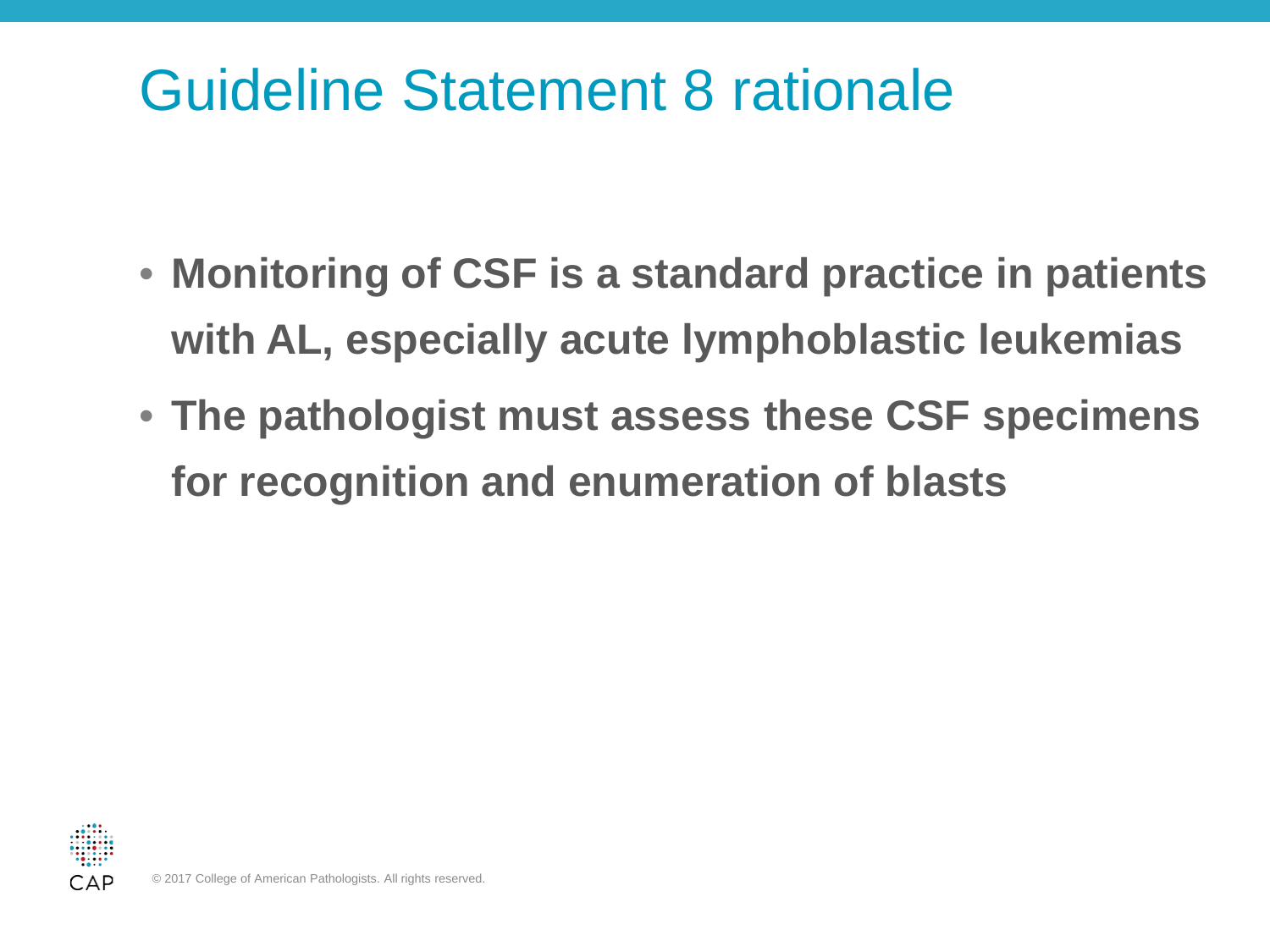**Expert Consensus Opinion - For patients with acute leukemia other than those with ALL receiving intrathecal therapy, the treating clinician may, under certain circumstances, obtain a cerebrospinal fluid (CSF) sample when there is no clinical contraindication. The treating clinician or pathologist should ensure that a cell count is performed and that examination/enumeration of blasts on a cytocentrifuge preparation is performed and is reviewed by the pathologist.**

© 2017 College of American Pathologists. All rights reserved.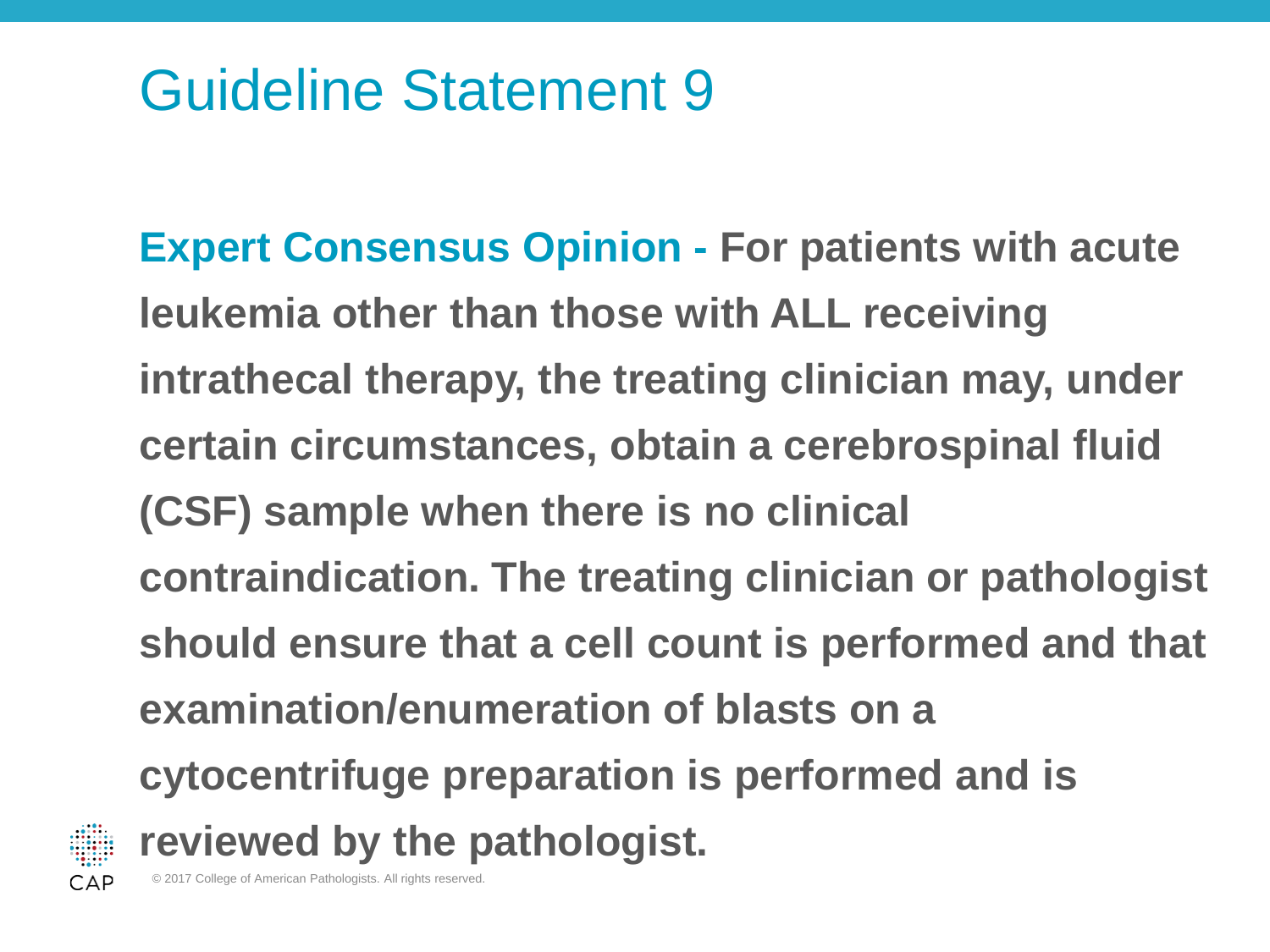**Recommendation - For patients with suspected or confirmed acute leukemia, the pathologist may use flow cytometry in the evaluation of CSF.**

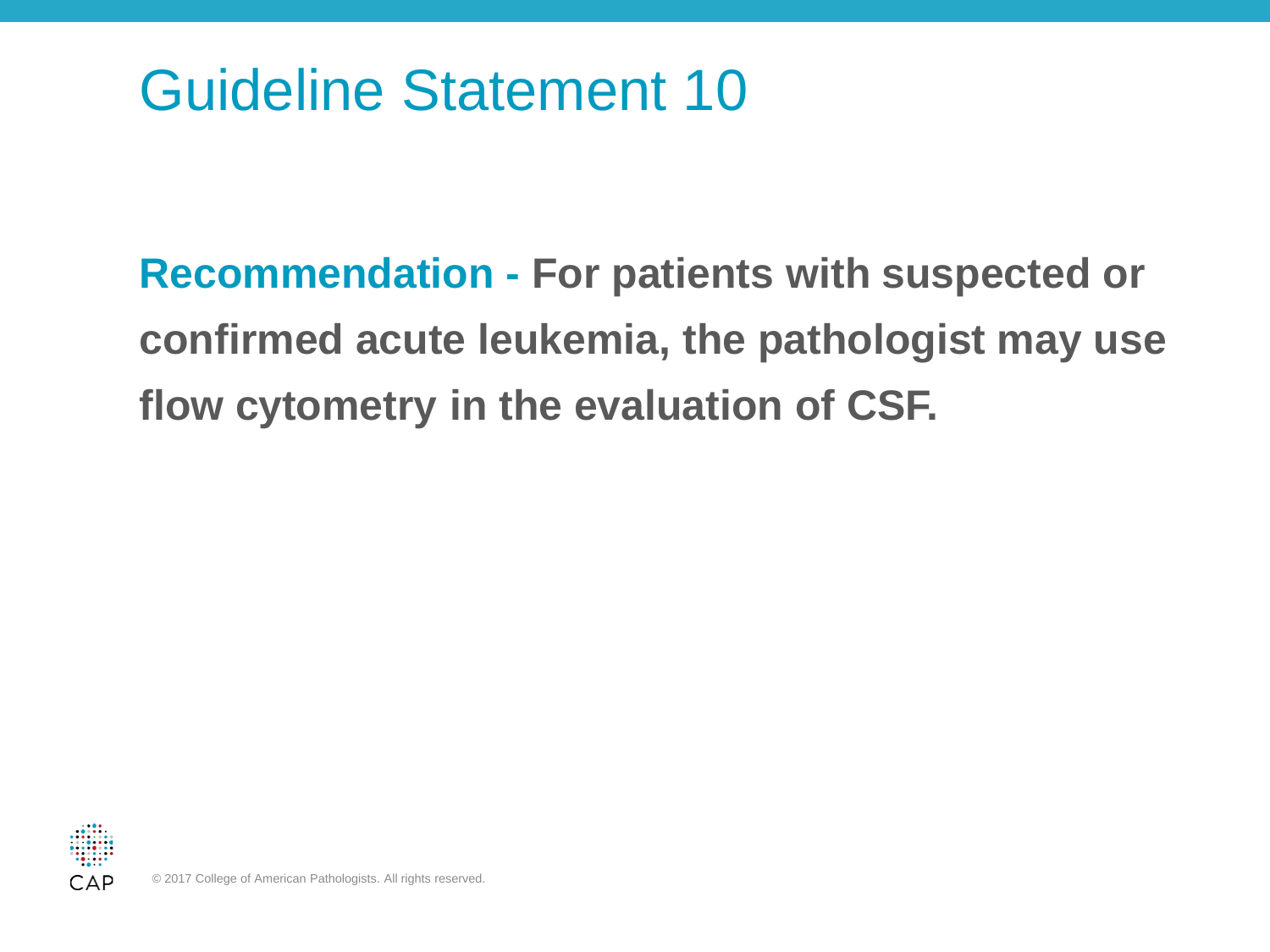**Strong Recommendation - For patients who present with extramedullary disease without bone marrow or blood involvement, the pathologist should evaluate a tissue biopsy and process it for morphologic, immunophenotypic, cytogenetic, and molecular genetic studies, as recommended for the bone marrow.** 

**Note: Additional biopsies may be indicated to obtain fresh material for ancillary testing.**

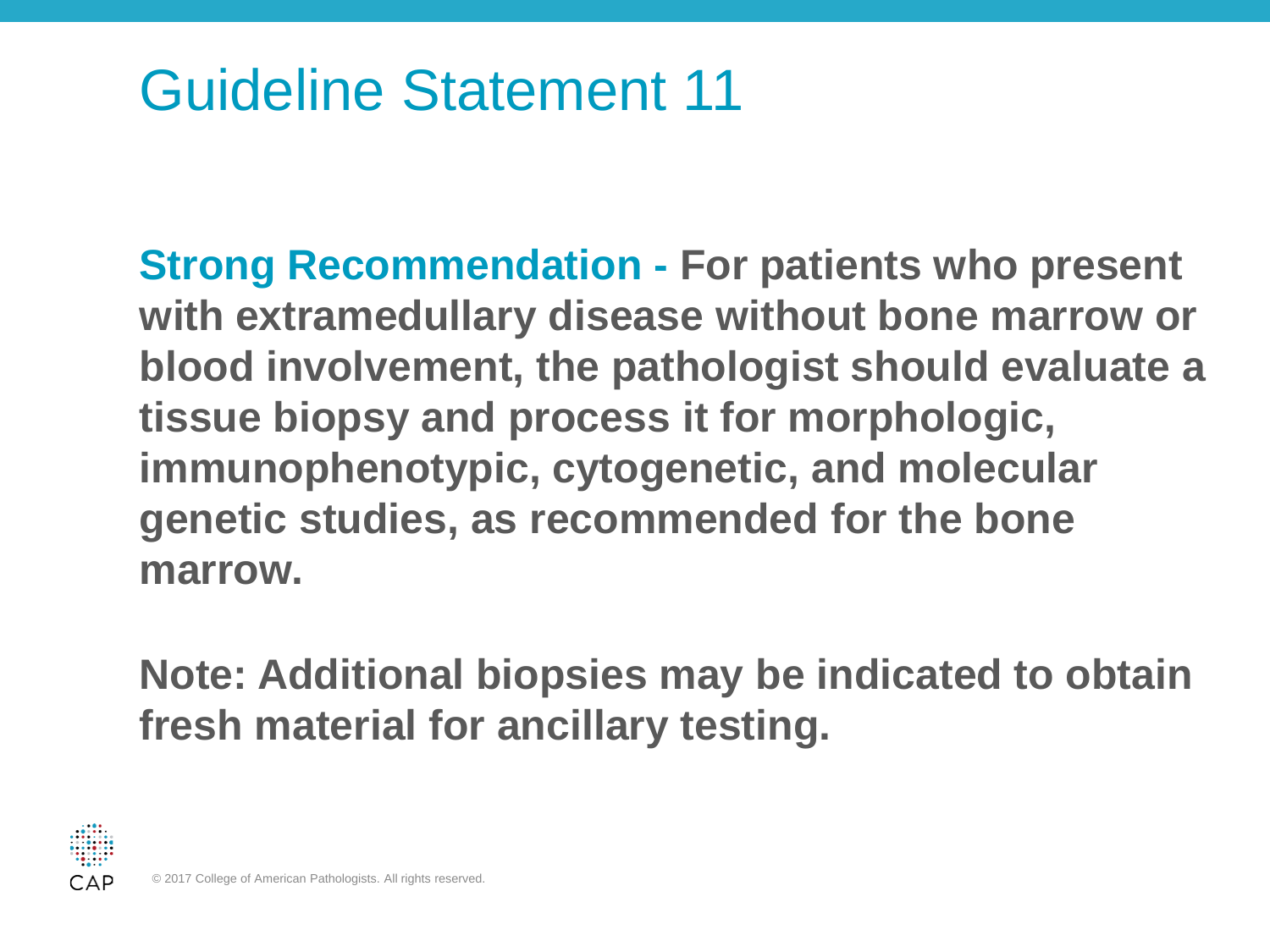**Strong Recommendation - For patients with suspected or confirmed acute leukemia, the pathologist or treating clinician should ensure that flow cytometry analysis or molecular characterization is comprehensive enough to allow subsequent detection of minimal residual disease (MRD).**

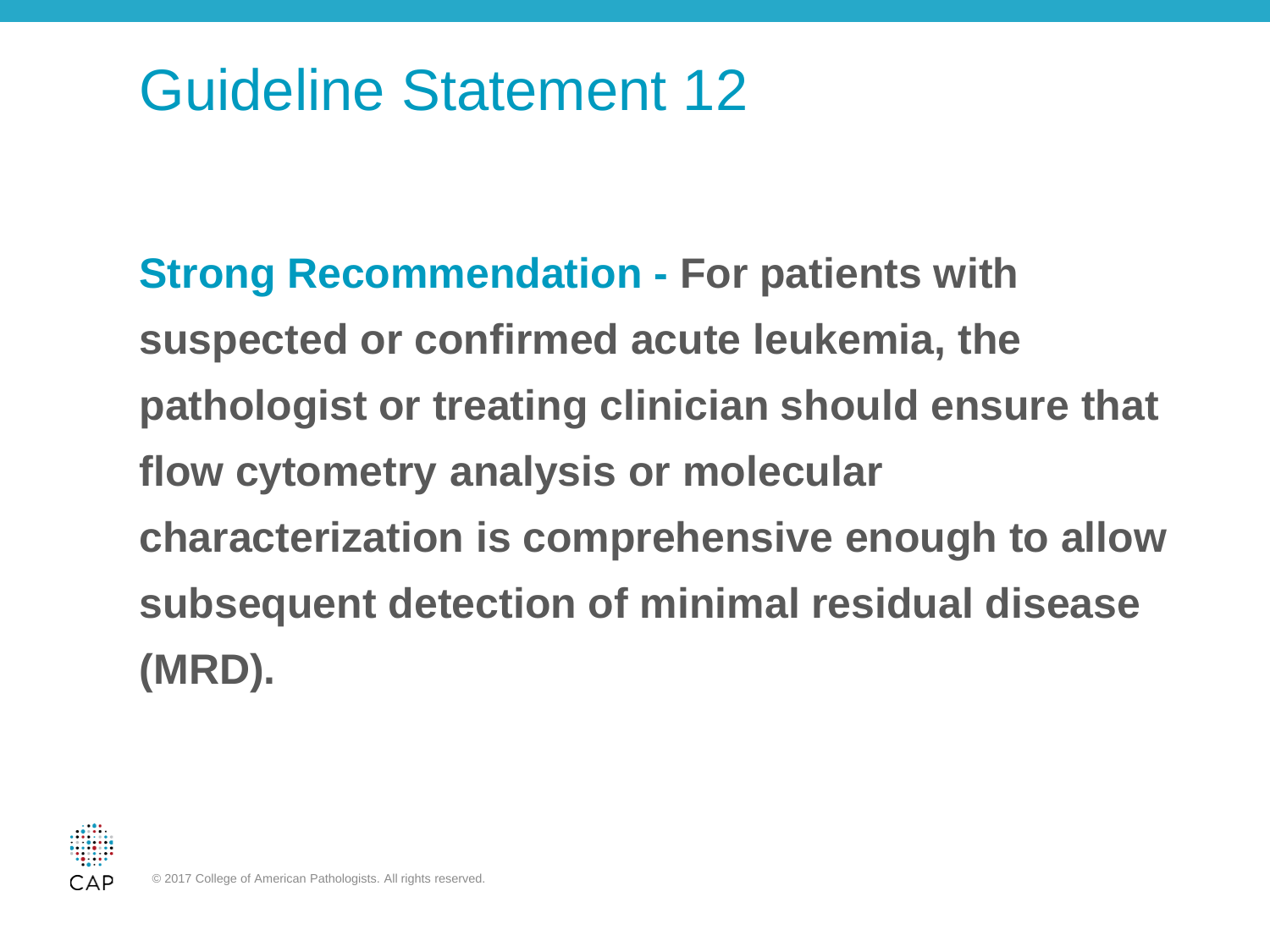## Guideline Statement 12 rationale

- **Flow cytometric immunophenotyping is required for lineage confirmation in all cases of acute leukemia.**
- **Since persistent leukemia after therapy is a key prognostic factor for some types of AL, minimal residual disease monitoring by either flow cytometry or genetic testing is often required.**

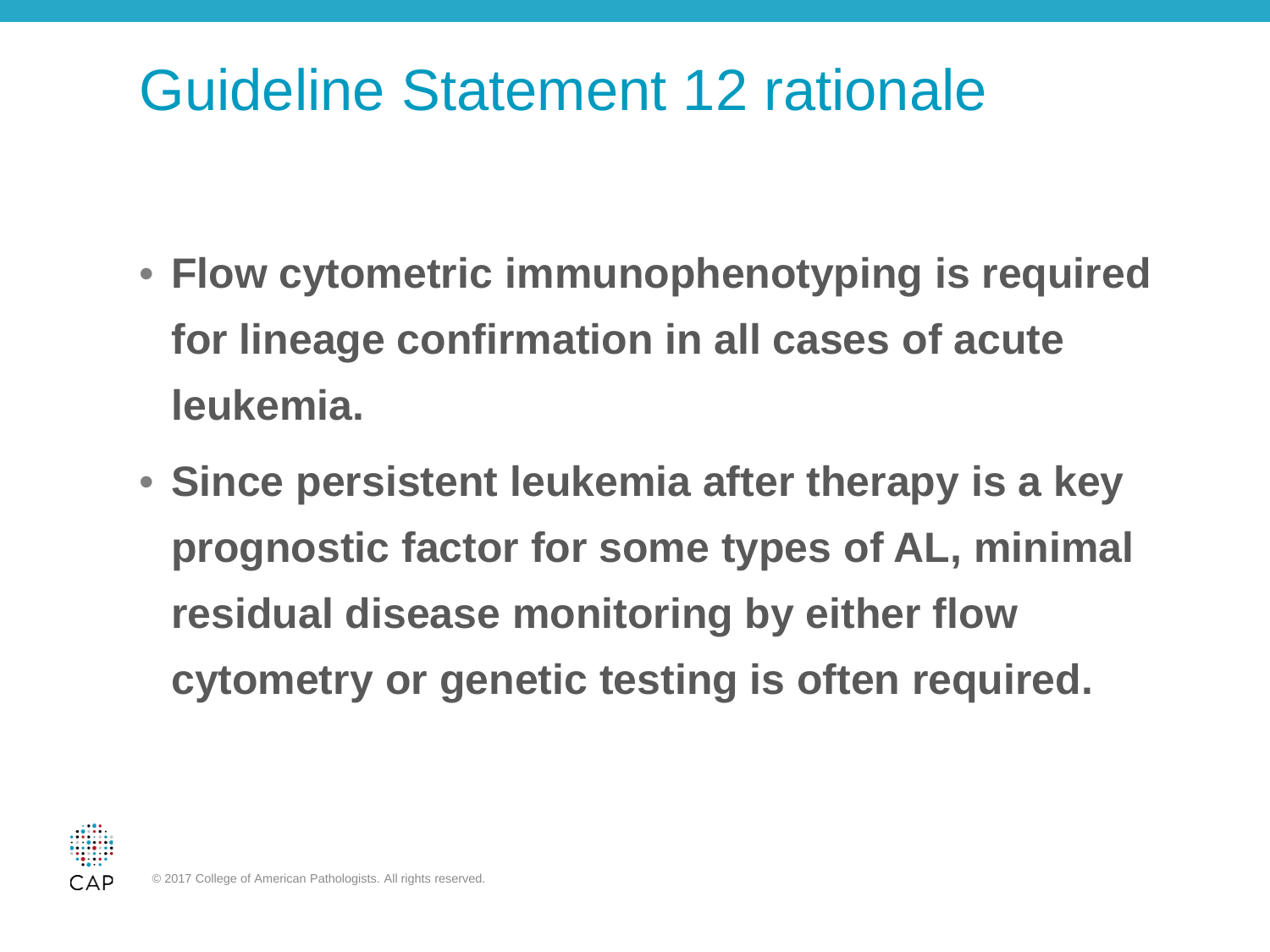**Strong Recommendation - For pediatric patients with suspected or confirmed B-ALL, the pathologist or treating clinician should ensure that testing for t(12;21)(p13.2;q22.1);** *ETV6-RUNX1***, t(9;22)(q34.1;q11.2);** *BCR-ABL1***,** *KMT2A(MLL)* **translocation, iAMP 21, and trisomy 4 and 10 is performed.**

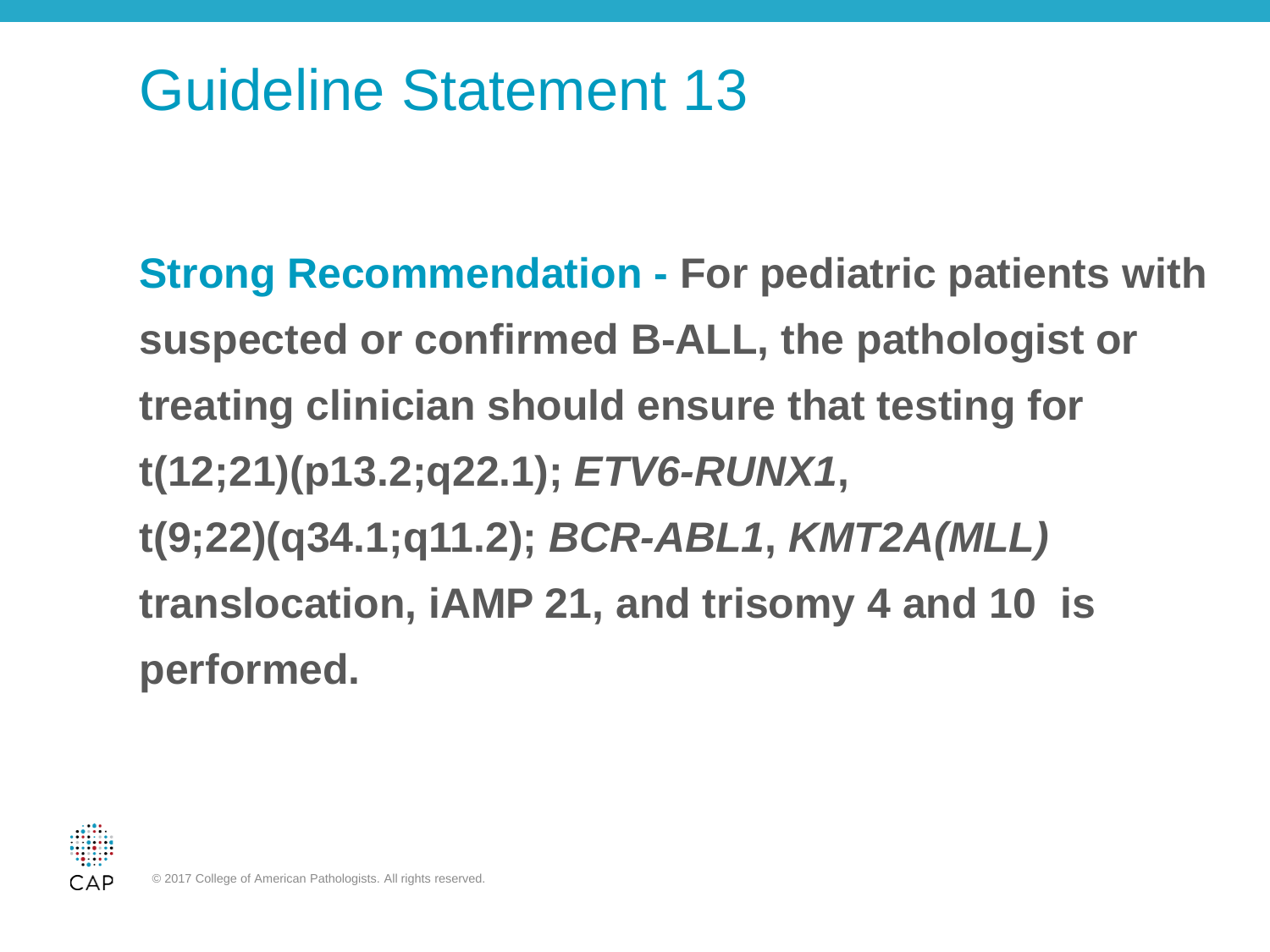**Strong Recommendation - For testing for t(9;22)(q34.1;q11.2) and** *BCR-ABL1***; Recommendation for testing for** *KMT2A* **(***MLL***) translocations** 

**For adult patients with suspected or confirmed B-ALL, the pathologist or treating clinician should ensure that testing for t(9;22)(q34.1;q11.2) ;** *BCR-ABL1* **is performed. In addition, testing for** *KMT2A*  **(***MLL***) translocations may be performed.**

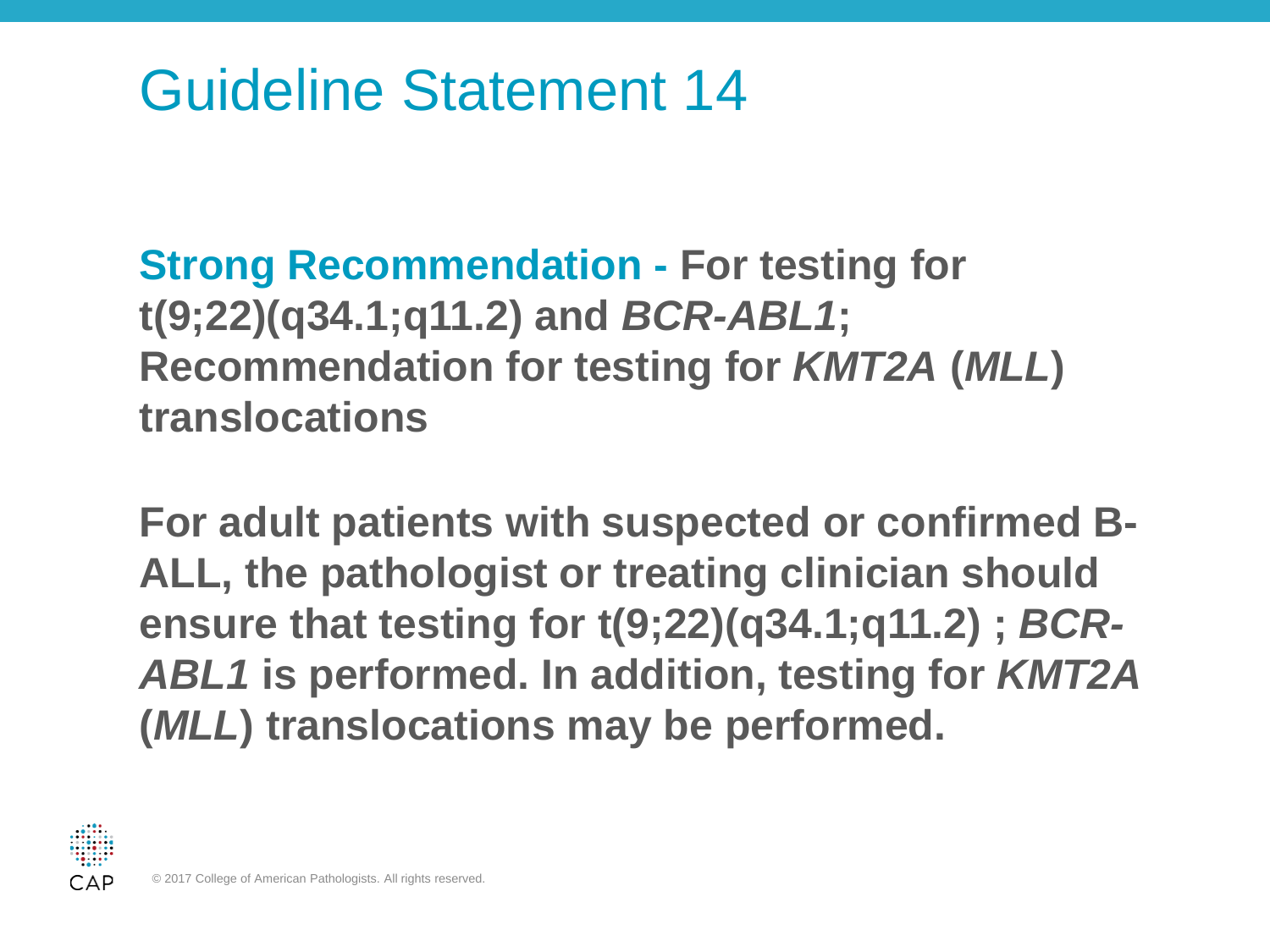**Recommendation - For patients with suspected or confirmed ALL, the pathologist or treating clinician may order appropriate mutational analysis for selected genes that influence diagnosis, prognosis, and/or therapeutic management that includes, but is not limited to:** *PAX5, JAK1, JAK2,* **and/or** *IKZF1* **for B-ALL and** *NOTCH1* **and/or** *FBXW7* **for T-ALL. Testing for overexpression of** *CRLF2* **may also be performed for B-ALL.**

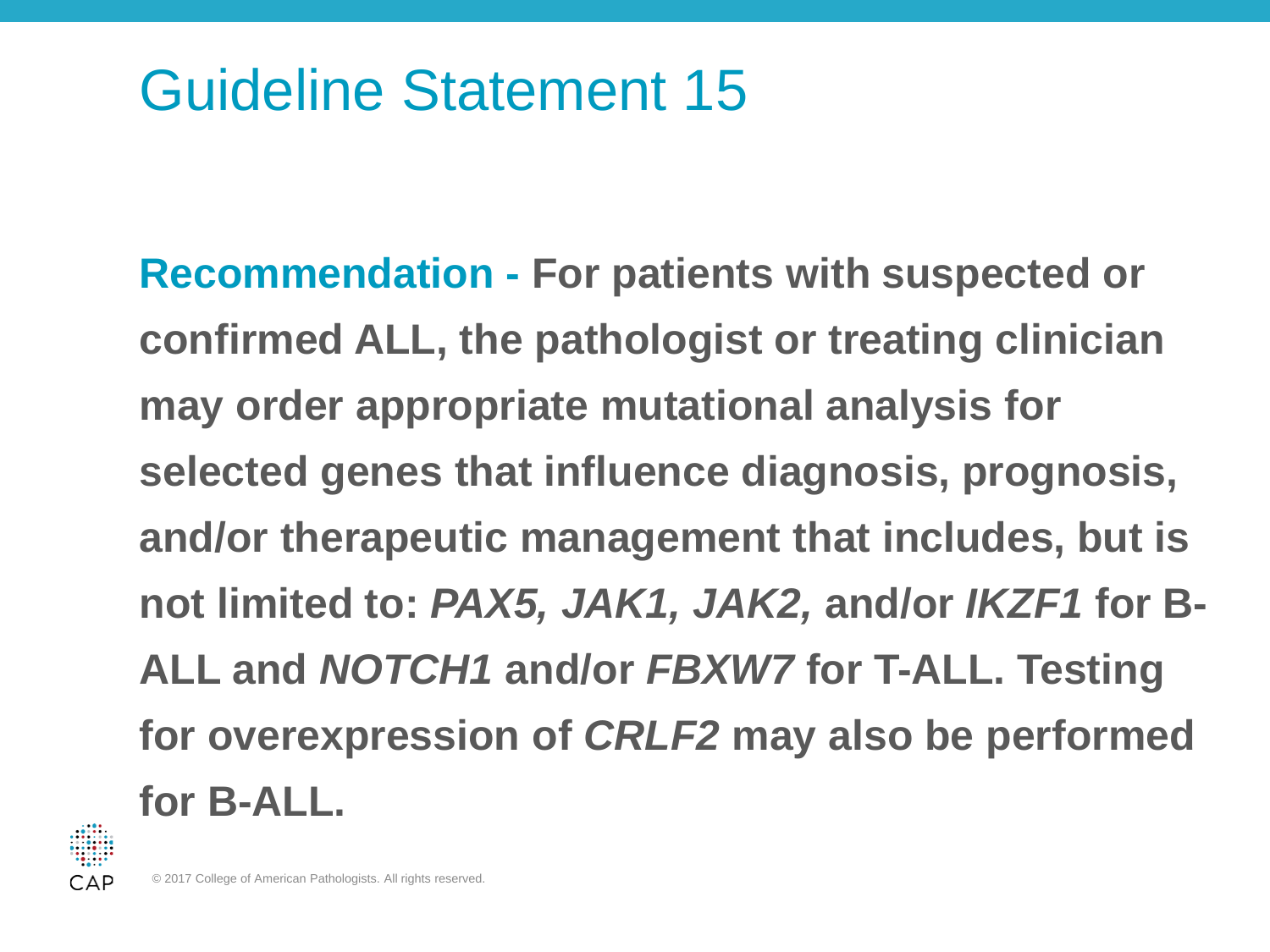#### Guideline Statements 13-17 rationale

• **Genetic testing provides both diagnostic and prognostic information in many types of AL including precursor B-ALL and all AML subtypes.**

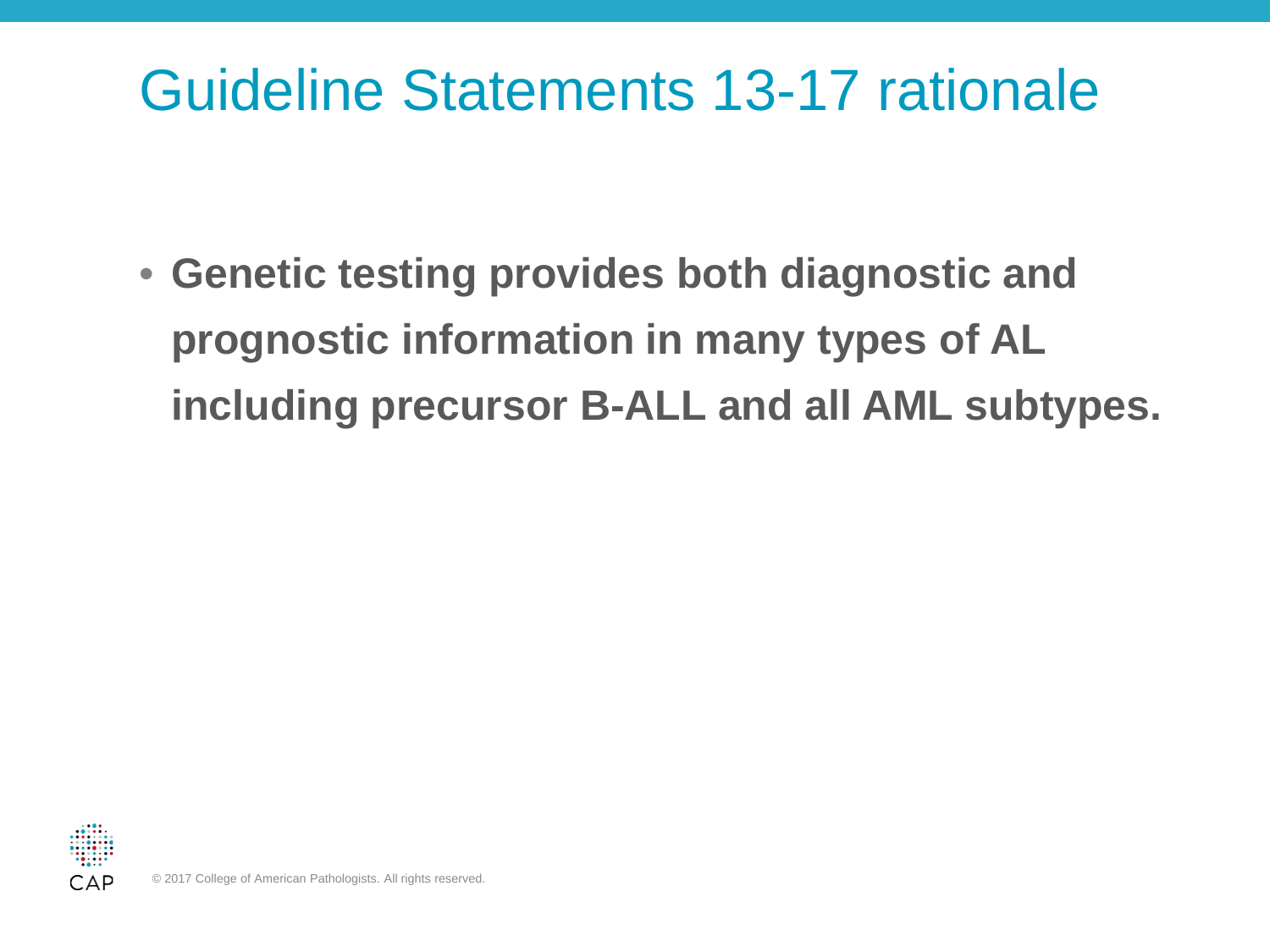**Strong recommendation - for testing for** *FLT3***-ITD; Recommendation for testing for other mutational analysis –**

**For pediatric and adult patients with suspected or confirmed acute myeloid leukemia (AML) of any type, the pathologist or treating clinician should ensure that testing for** *FLT3-***ITD is performed. The pathologist or treating clinician may order mutational analysis that includes but is not limited to:** *IDH1, IDH2, TET2, WT1, DNMT3A***, and/or** *TP53* **for prognostic and/or therapeutic purposes.**

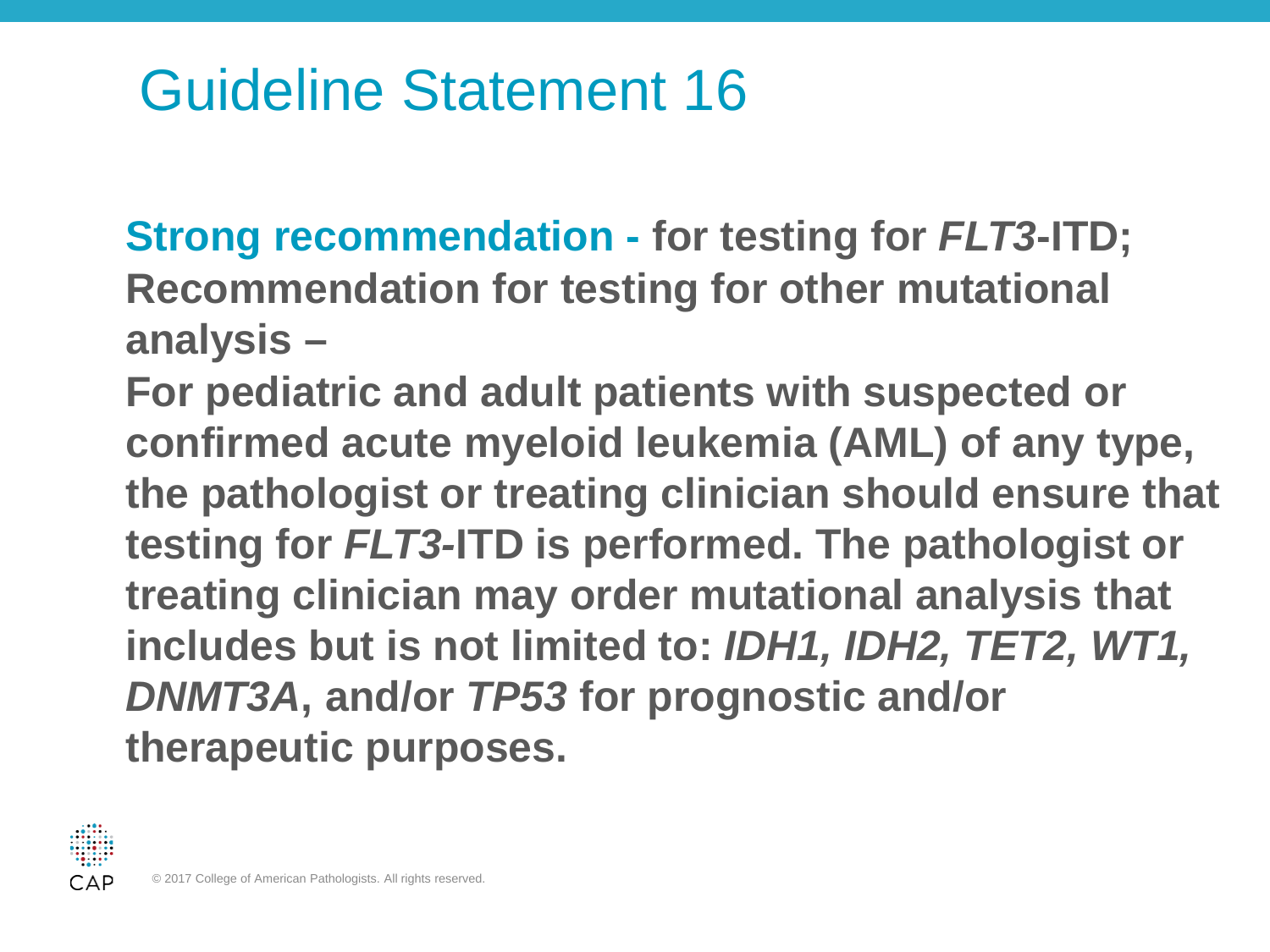**Strong Recommendation - for testing for** *KIT* **mutation in adult patients with CBF AML; Expert Consensus Opinion for testing for** *KIT* **mutation in pediatric patients with CBF AML –**

**For adult patients with confirmed core binding factor (CBF) AML (AML with t(8;21)(q22;q22.1);** *RUNX1-RUNX1T1* **or inv(16)(p13.1q22) /t(16;16)(p13.1;q22);** *CBFB-MYH11)***, the pathologist or treating clinician should ensure that appropriate mutational analysis for** *KIT* **is performed. For pediatric patients with confirmed core binding factor AML (AML with t(8;21)(q22;q22.1);** *RUNX1-RUNX1T1* **or inv(16)(p13.1q22) /t(16;16)(p13.1;q22);** *CBFB-MYH11)***, the pathologist or treating clinician may ensure that appropriate mutational analysis for** *KIT* **is performed.**



© 2017 College of American Pathologists. All rights reserved.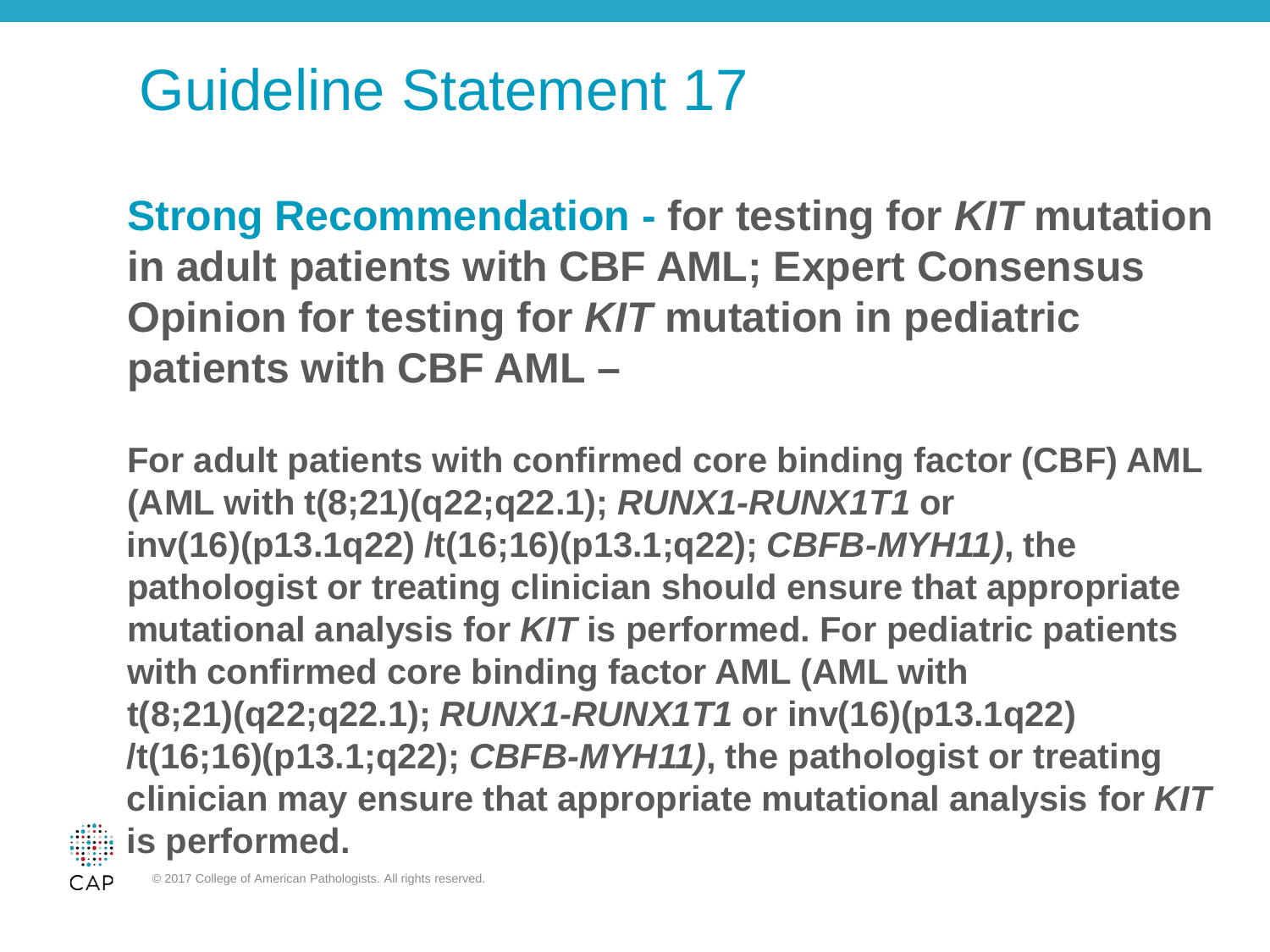**Strong Recommendation - For patients with suspected acute promyelocytic leukemia (APL), the pathologist or treating physician should also ensure that rapid detection of** *PML-RARA* **is performed. The treating physician should also order appropriate coagulation studies to evaluate for disseminated intravascular coagulation (DIC).**

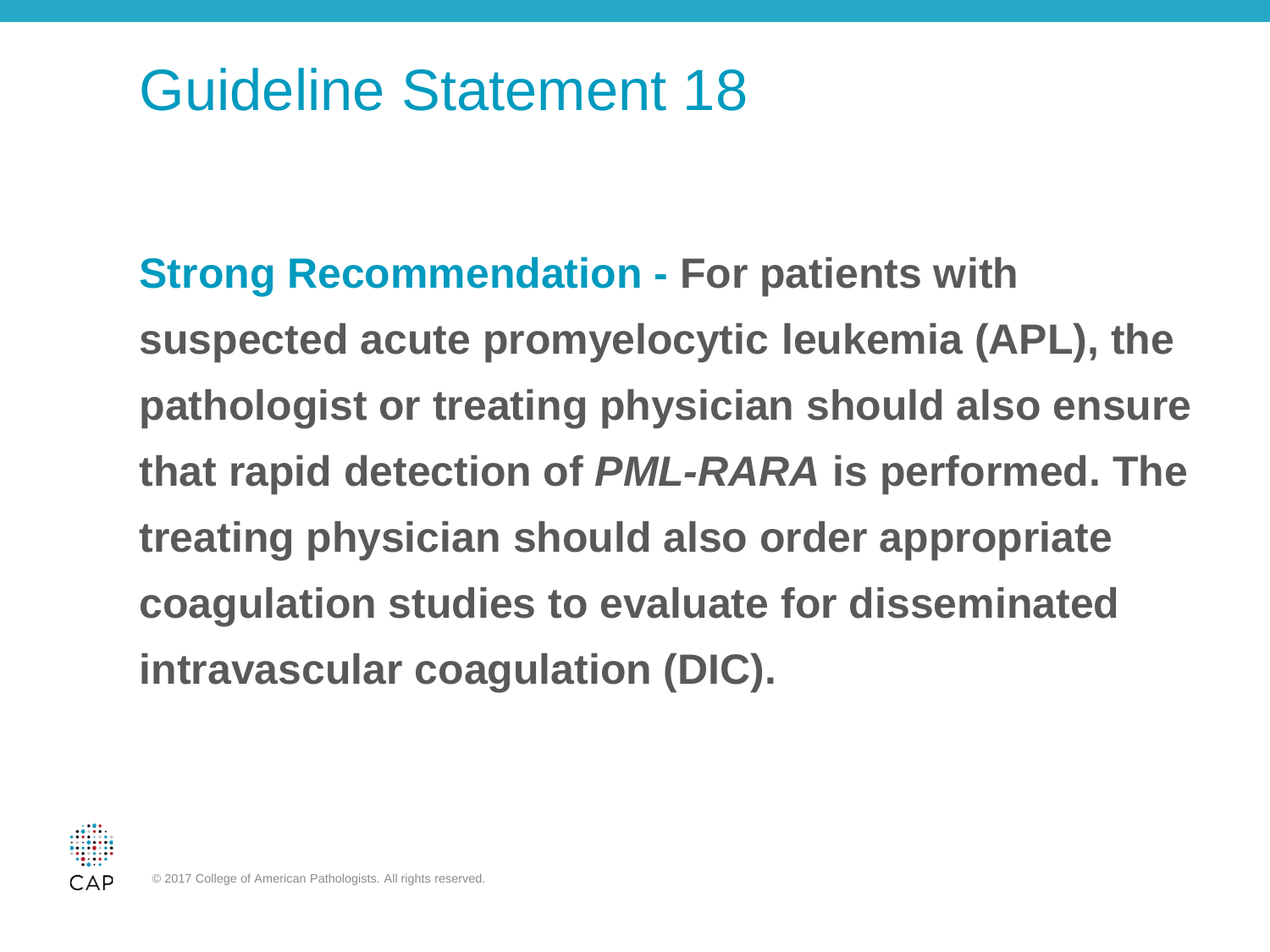#### Guideline Statement 18 rationale

- **Because of imminent risk of life-threatening hemorrhage, the rapid diagnosis of acute promyelocytic leukemia is essential.**
- **Implementation of ATRA therapy as early as possible is critical.**

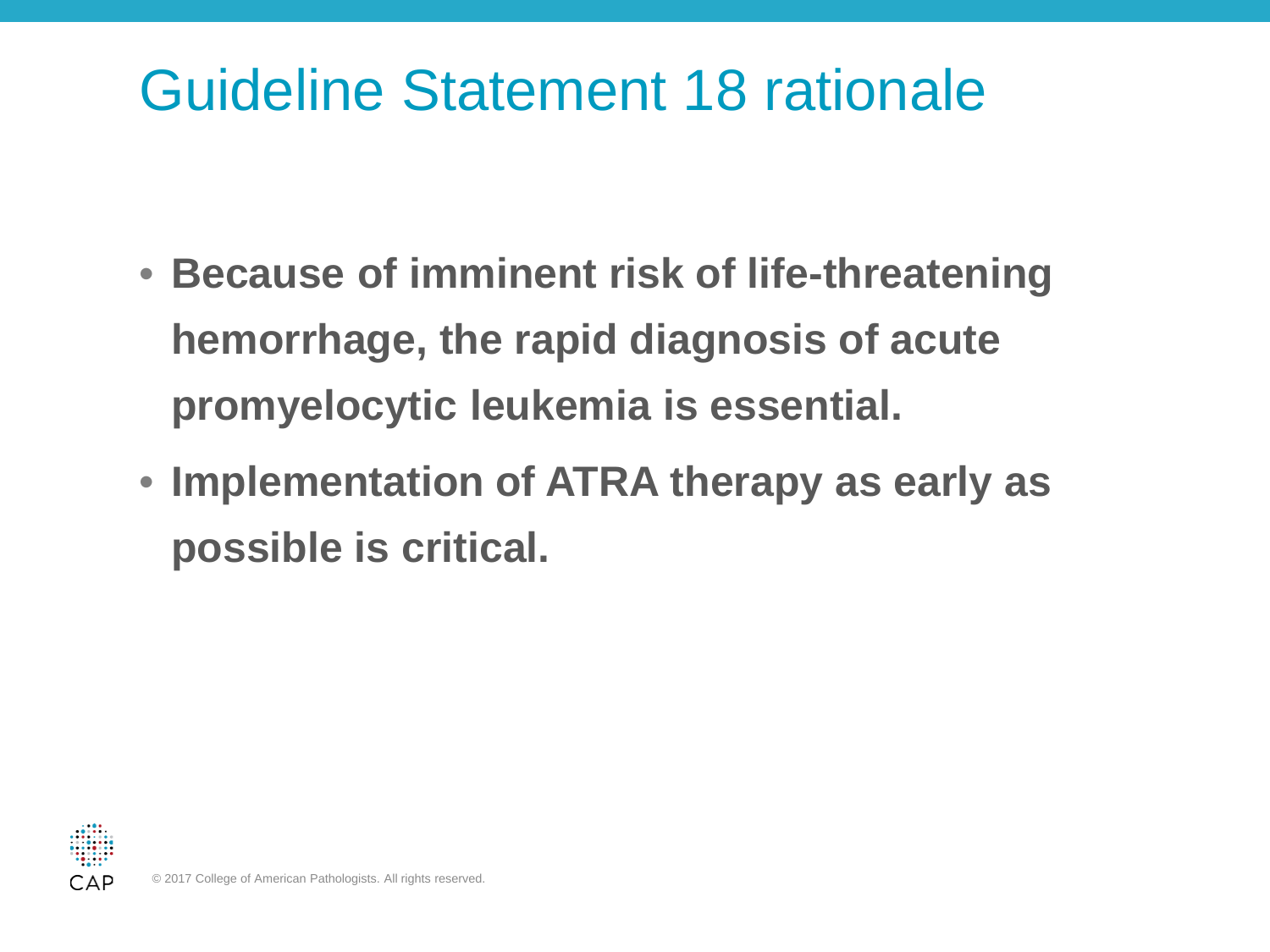**Strong Recommendation - For patients other than those with confirmed core binding factor AML, APL, or AML with myelodysplasia-related cytogenetic abnormalities, the pathologist or treating clinician should also ensure that mutational analysis for**  *NPM1, CEBPA***, and** *RUNX1* **is also performed.**

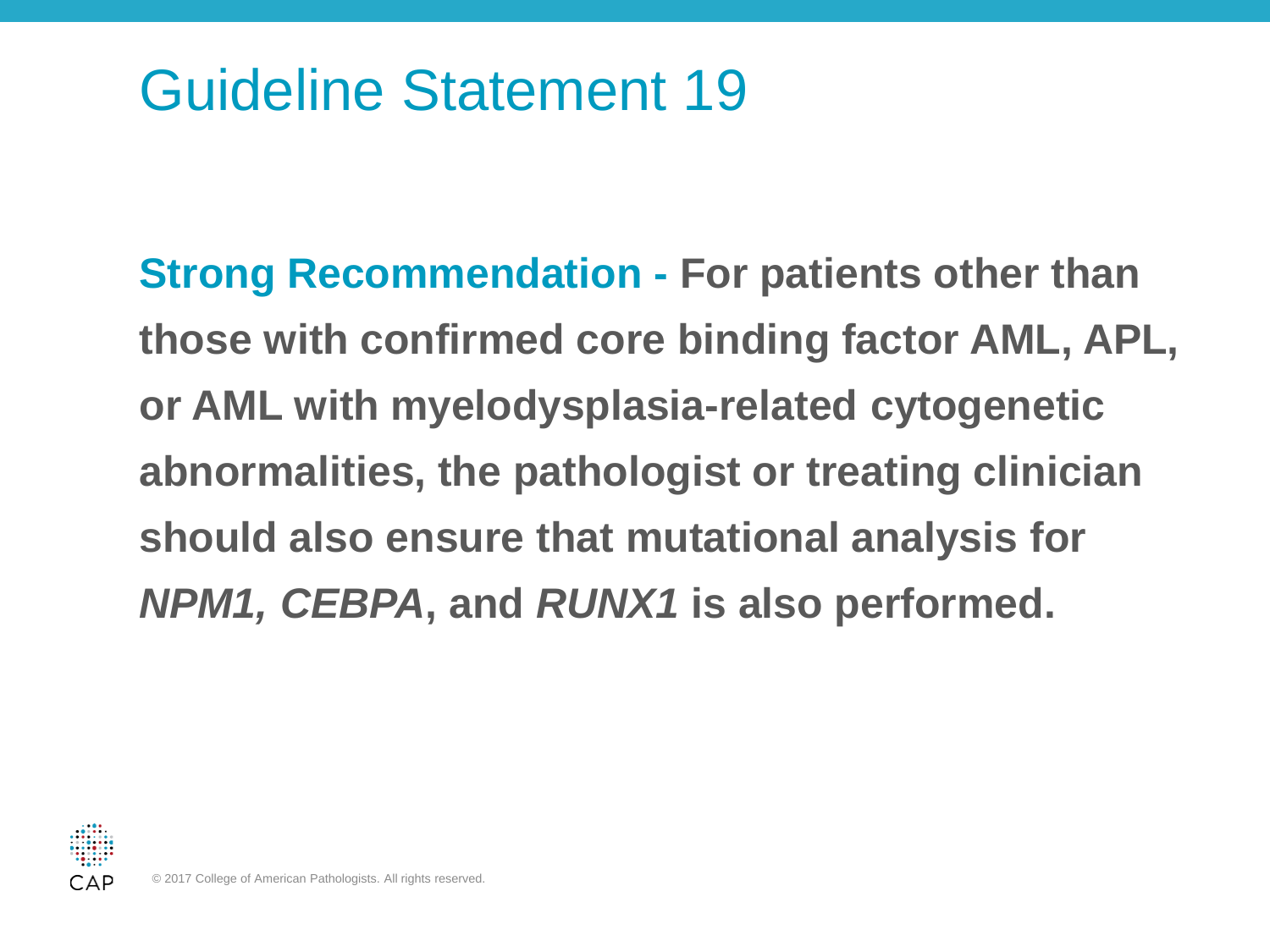**No Recommendation - For patients with confirmed acute leukemia, no recommendation is made for or against the use of global/gene specific methylation, micro RNA (miRNA) expression, or gene expression analysis for diagnosis or prognosis.**

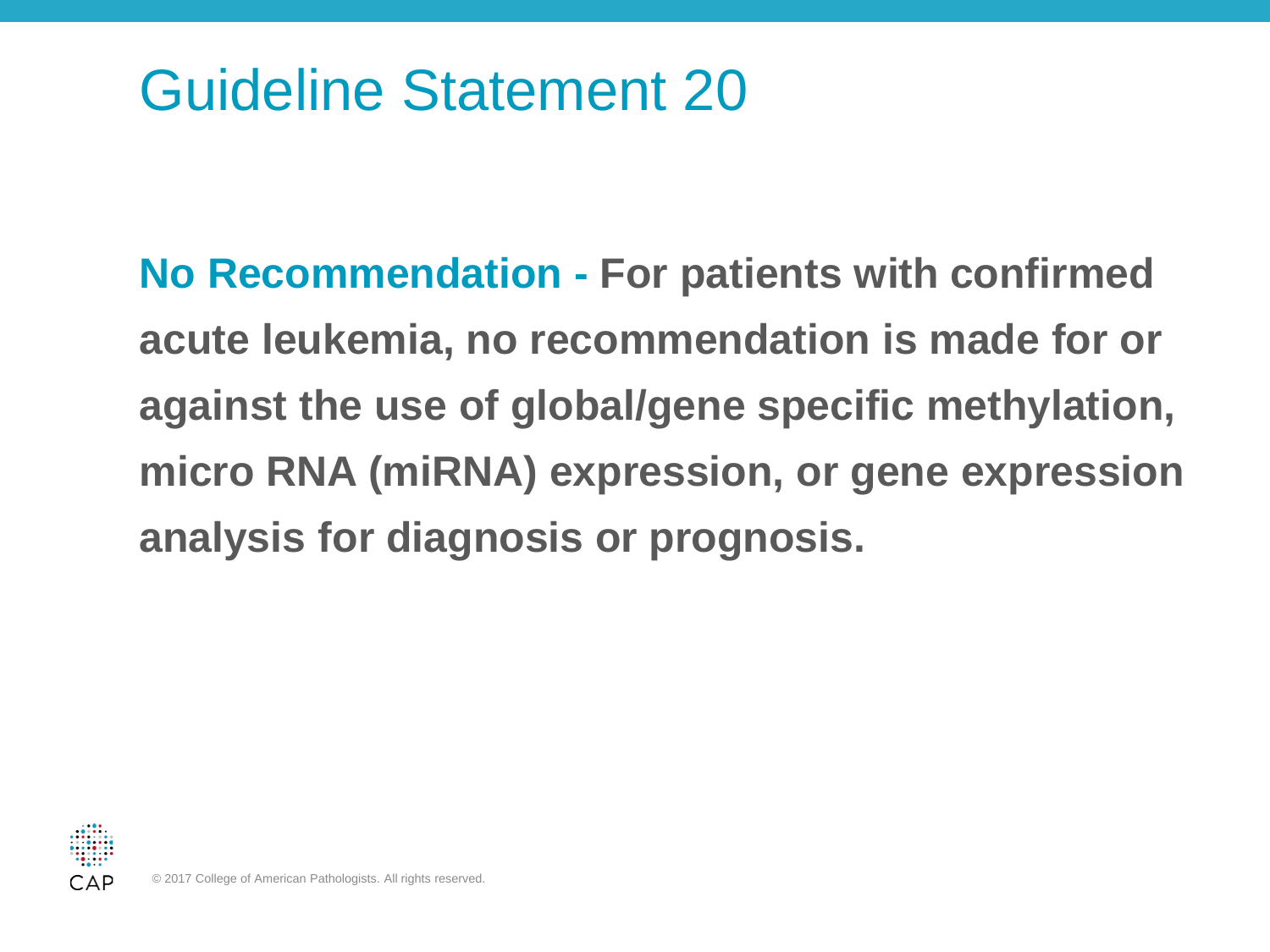**Strong Recommendation - For patients with confirmed mixed phenotype acute leukemia (MPAL), the pathologist or treating clinician should ensure that testing for t(9;22)(q34.1;q11.2);** *BCR-ABL1***, and**  *KMT2A* **(***MLL***) translocations is performed.**

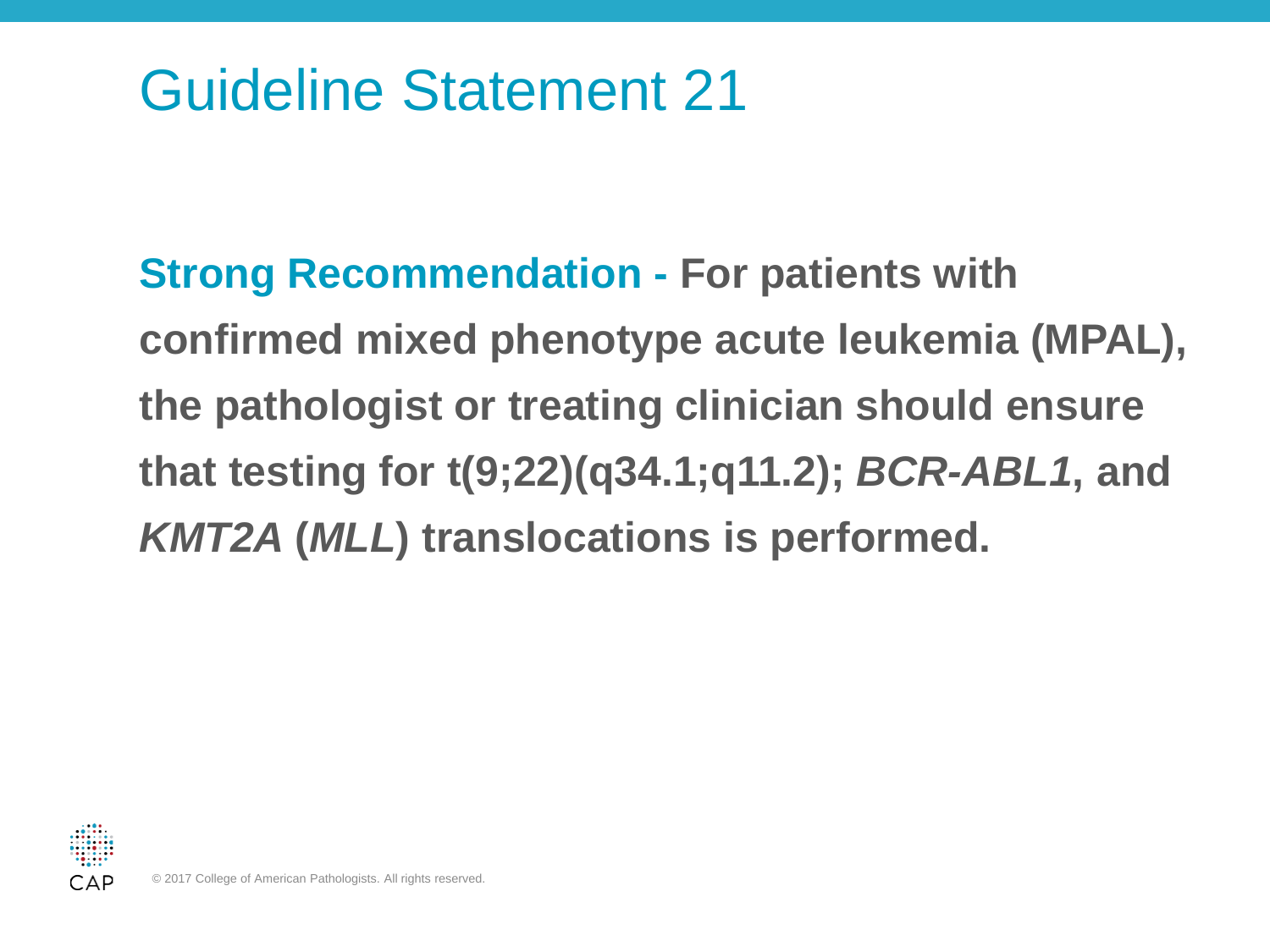**Strong Recommendation - All laboratory testing performed for the initial work-up and diagnosis of a patient with acute leukemia must be performed in a laboratory that is in compliance with regulatory and/or accreditation requirements.**

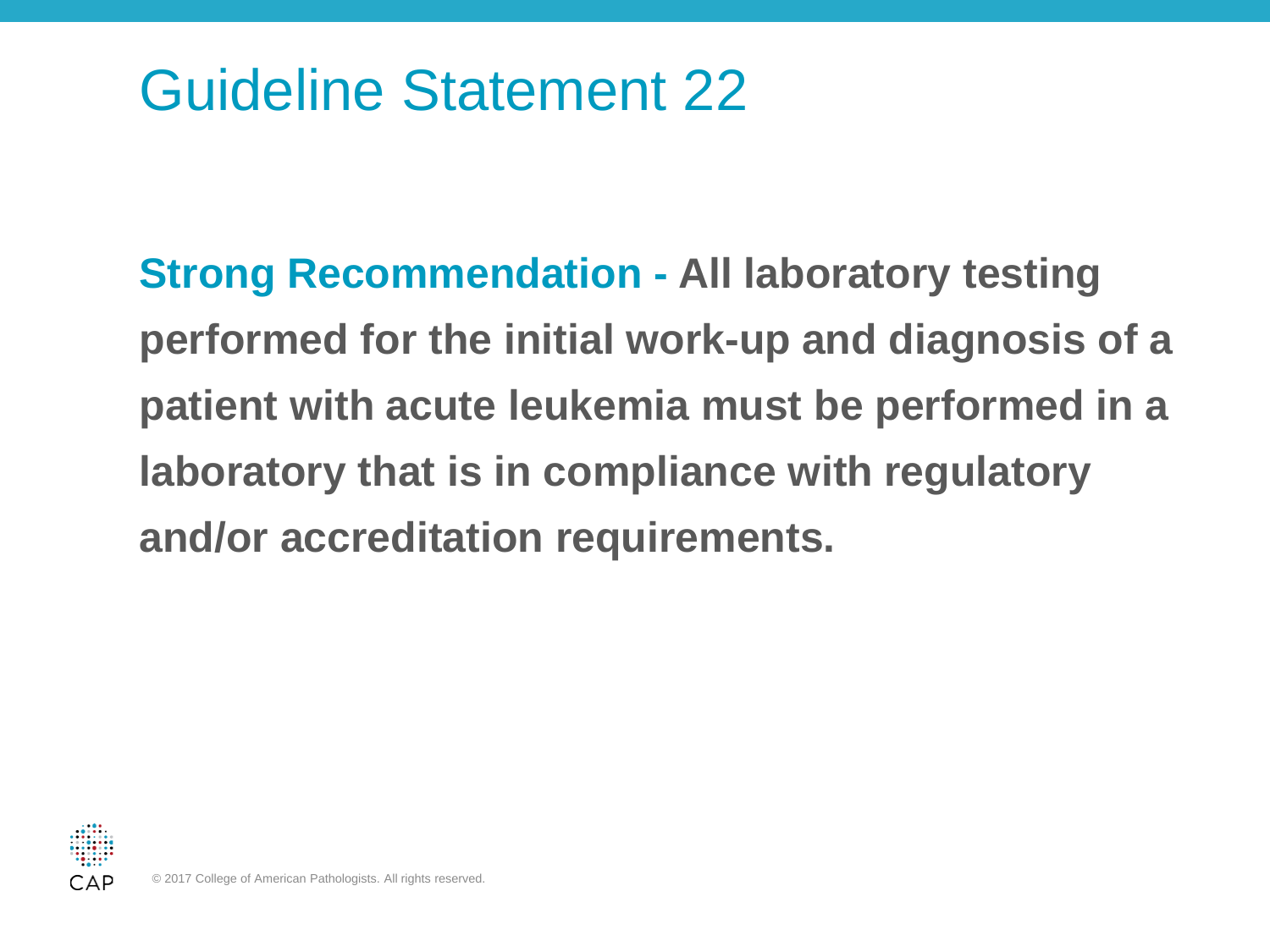**Strong Recommendation - If after examination of a peripheral blood smear, it is determined that the patient will require immediate referral to another institution with expertise in the management of acute leukemia for treatment, the initial institution should, whenever possible, defer invasive procedures including bone marrow aspiration and biopsies to the treatment center to avoid duplicate procedures, associated patient discomfort, and additional costs.**

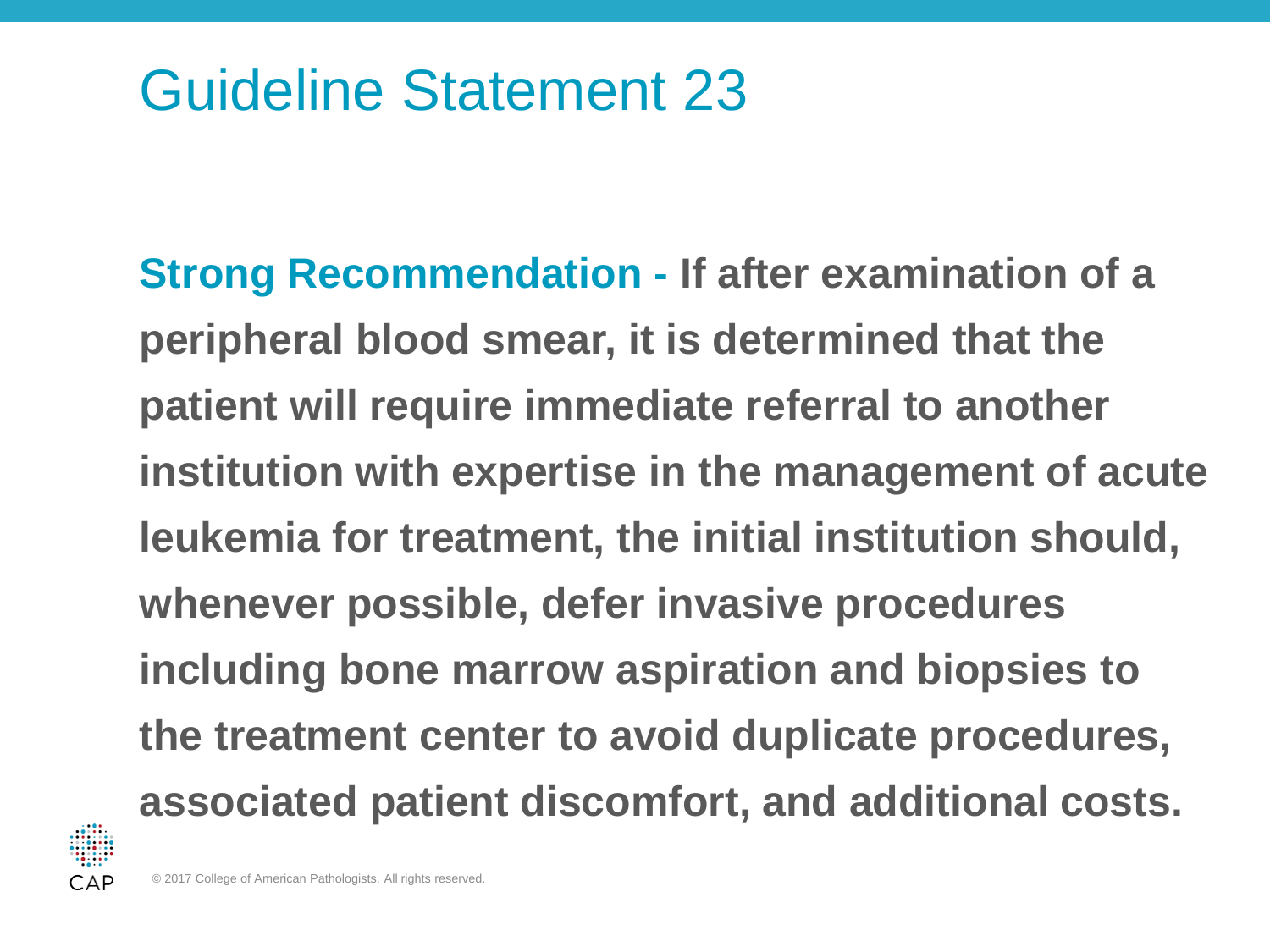**Strong Recommendation - If a patient is referred to another institution for treatment, the primary institution should provide the treatment center with all laboratory results, pathology slides, flow cytometry data, cytogenetic information, and a list of pending tests at the time of the referral. Pending test results should be forwarded as they become available.**

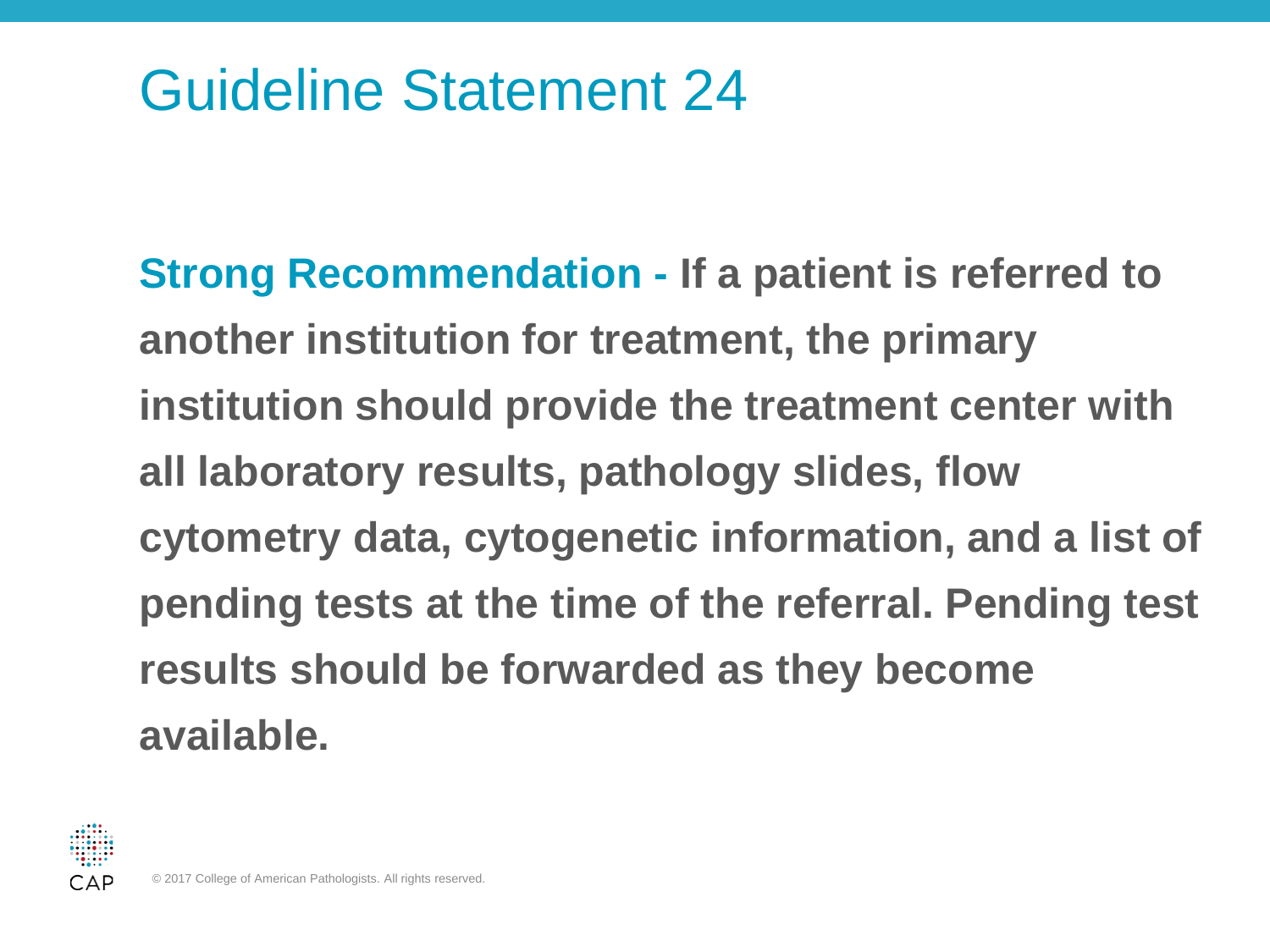**Strong Recommendation - If a patient is referred to another institution for treatment, the primary institution should provide the treatment center with all laboratory results, pathology slides, flow cytometry data, cytogenetic information, and a list of pending tests at the time of the referral. Pending test results should be forwarded as they become available.**

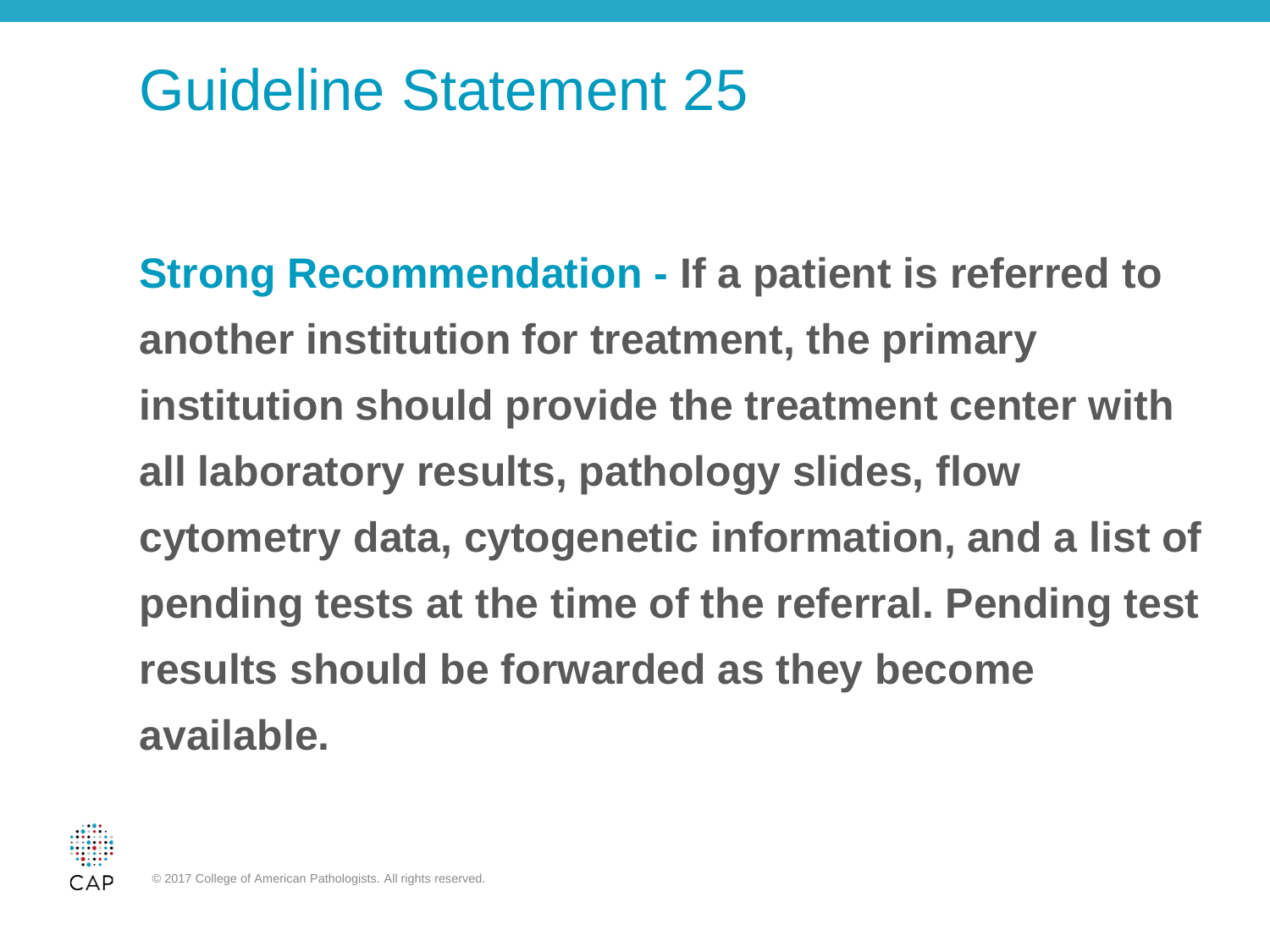**Strong Recommendation - The pathologist and treating clinician should coordinate and ensure that all tests performed for classification, management, predicting prognosis and disease monitoring are entered into the patient's medical records.**

**Note: This information should include the sample source, adequacy, and collection information as applicable.**

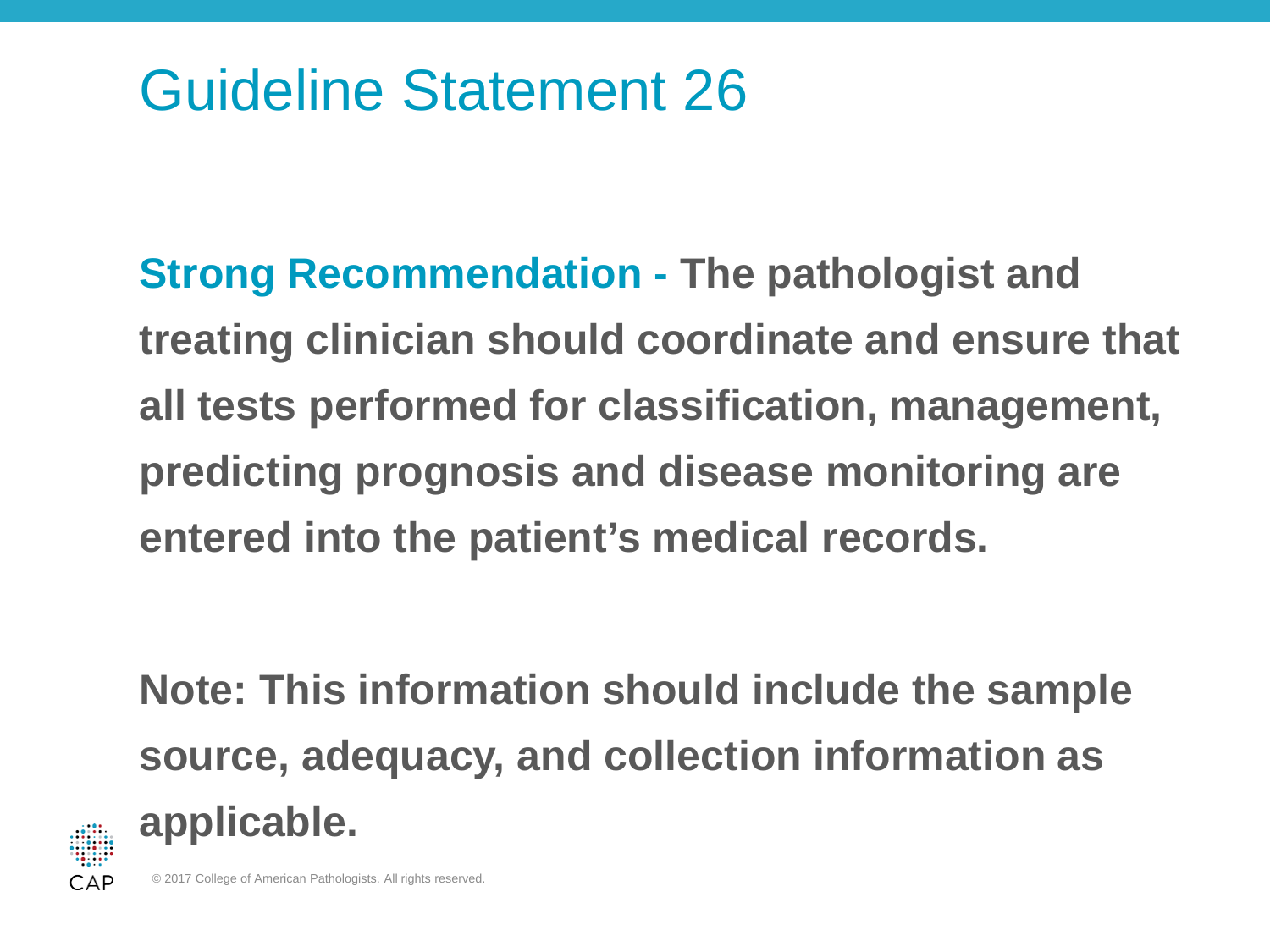**Strong Recommendation – Treating physicians and pathologists should use the current World Health Organization (WHO) terminology for the final diagnosis and classification of acute leukemia.**

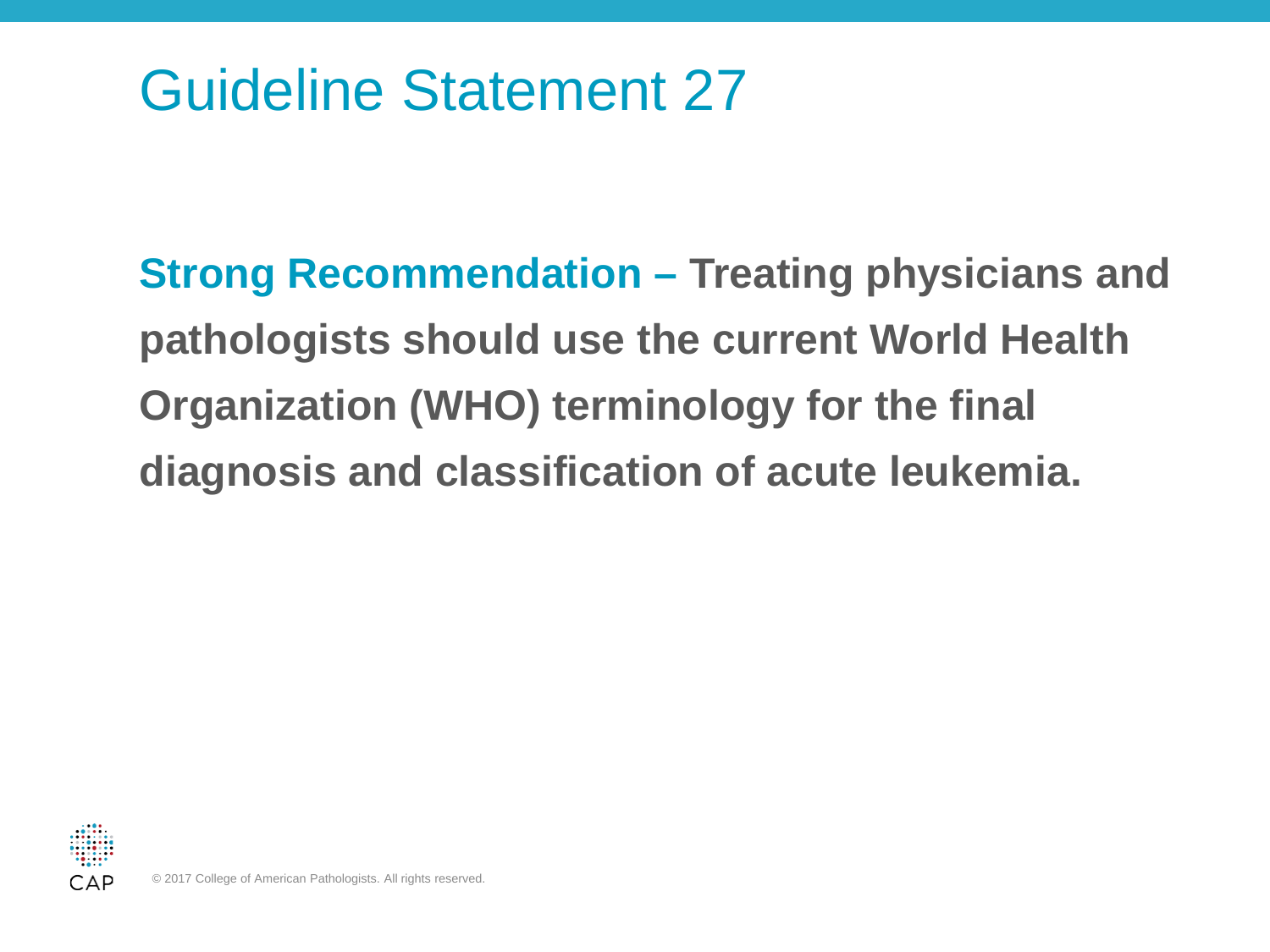#### **Conclusion**

#### **Clinical Practice Guidelines: Here to Stay**

- **Provide significant positive impact on patient care**
- **Increases standardization across practice settings**
- **Continuous updating is key**

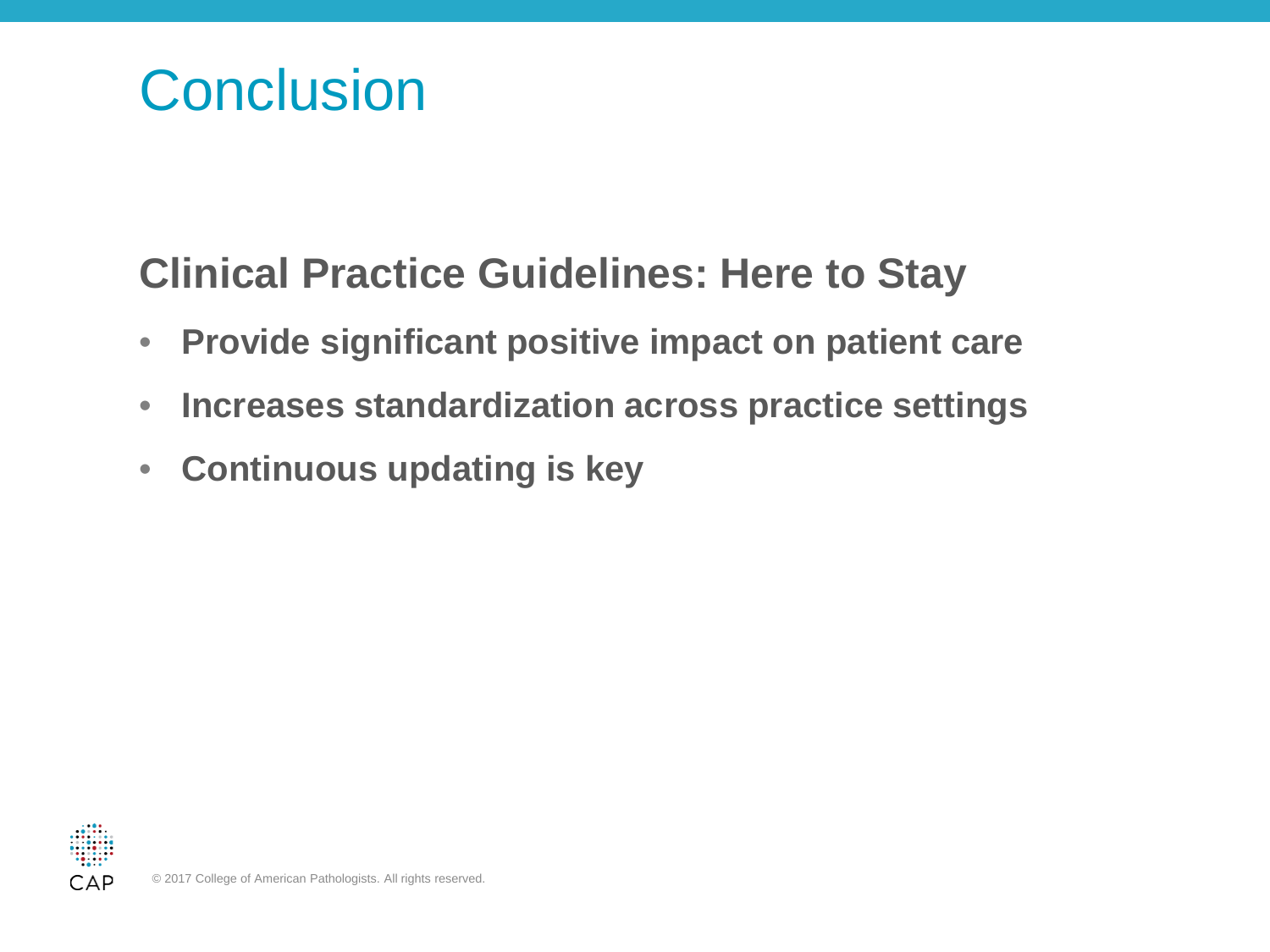## Link to guideline

• **[http://www.archivesofpathology.org/doi/pdf/10.5858](http://www.archivesofpathology.org/doi/pdf/10.5858/arpa.2016-0504-CP) [/arpa.2016-0504-CP](http://www.archivesofpathology.org/doi/pdf/10.5858/arpa.2016-0504-CP)**